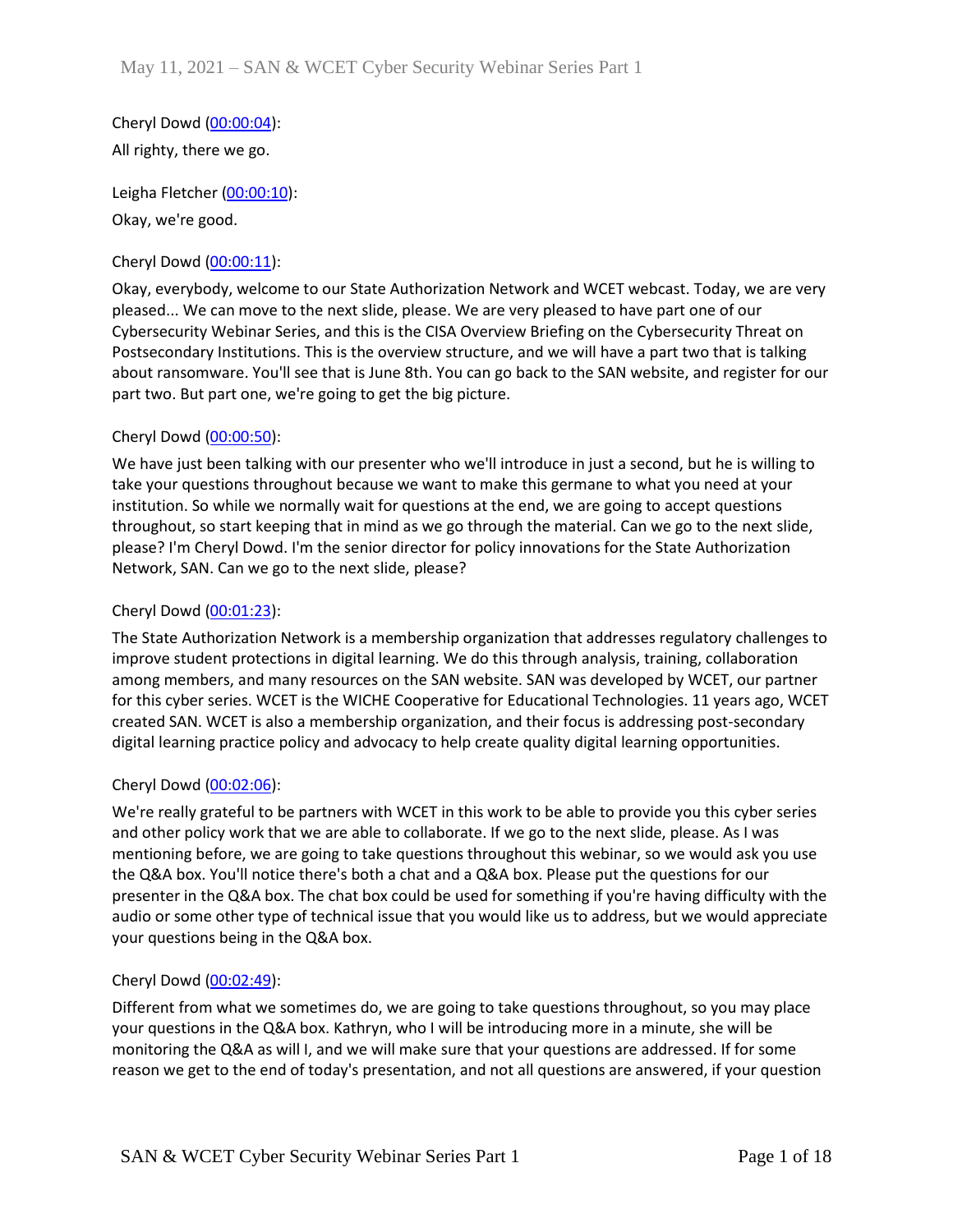has been put in the Q&A box, we do have the benefit of that being saved for us, and we will communicate with our presenter to get answers to those questions as well.

### Cheryl Dowd [\(00:03:25\)](https://www.rev.com/transcript-editor/Edit?token=SH152sa4zuIJV0K6BAs2qHbE2tosg1rt-naQ1npYZK9m-jlxkzaKNjqPTGFHwxjtc0D1-VjFFGBTpn5zQ9POxyfdXMw&loadFrom=DocumentDeeplink&ts=205.72):

So we can move to the next slide, please. Now, I'm very happy to introduce Kathryn Kerensky. She is part of the SAN team. She is the director, digital learning policy and compliance. She will serve as our moderator today. I'm going to turn this over to Kathryn.

### Kathryn Kerensky [\(00:03:42\)](https://www.rev.com/transcript-editor/Edit?token=Kg0MCstTcRZ74wB1u9hB5F1T2TaD27Wx1AlvW5DQITyhFHnuXrtv0T8CtZi5PVfrCPITB4ubCrGZz4UhVks41qQYHUo&loadFrom=DocumentDeeplink&ts=222.11):

Yes. Thank you, Cheryl. I'm happy to be the moderator for today's webinar. If we go to the next slide, I'll go over to the overview of today's presentation. Today's presentation is going to consist of an overview of the Cybersecurity and Infrastructure Security Agency or CISA and the Cybersecurity Advisor Program, details on the types of cyber threats, the tactics used by ransomware and other malicious actors, and how that could relate to the education sector. As Cheryl mentioned, there'll be questions throughout, but definitely at the end, we'll have some time for questions, so please use the Q&A box for that.

### Kathryn Kerensky [\(00:04:18\)](https://www.rev.com/transcript-editor/Edit?token=a07JwsLpWRRjZAX8ARXcSYpW5CfSdzv_-DRTjpYfe_ww3Cd6EDVHGIcn8EOPEvP4MUXH1-cTRp9gEeDBumow8Klpvwk&loadFrom=DocumentDeeplink&ts=258.37):

If we go to the next slide, I'm very happy to introduce our presenter today, David Sonheim. Dave currently serves as the supervisor at the regional headquarters for the Cybersecurity and Infrastructure Security Agency Region III Cybersecurity Advisors. The CISA Region VIII Cybersecurity Advisor Program includes promoting cyber resilience and preparedness through public and private sector partnerships through various engagement activities and performing risk and resilience-based assessments. Dave served as the task force cyber commander for the Colorado Department of Transportation Ransomware event in 2018, and shortly after transitioned to full-time employment with the Department of Homeland Security CISA in his current role as the chief of cyber for region eight out of the Denver Federal Center.

## Kathryn Kerensky [\(00:05:06\)](https://www.rev.com/transcript-editor/Edit?token=IpV6q4Z9m_D-vLWdriU9on9FLzxlGtY84DxW5uR-fNm8nQM0T7DaPTHYgFbtWV82pN4gU3CpFvK70hYZCrYQfZcIpOs&loadFrom=DocumentDeeplink&ts=306.55):

For more of Dave's biography, please review the event page on the SAN website. If we move to the next slide, I'm happy to turn it over to Dave to begin his presentation and more on the agencies that he works with. Take it away, Dave.

#### David Sonheim [\(00:05:21\)](https://www.rev.com/transcript-editor/Edit?token=51JKVAj3dyw870ZllSTMwAkxWHMK8CspAX-skQvIiz9fg8bptAVvgWvwGpp9Sf1d2wEIq-f6Eoa1YRE2lowPviCIwOs&loadFrom=DocumentDeeplink&ts=321.09):

Great. Thank you, Katheryn. I really appreciate the introduction. Welcome, everybody. Thank you so much for joining us today for the first part in the webinar series. Thanks to Cheryl and the group for the invitation. Happy to be here, happy to, unfortunately, talk about something we don't like to talk about, which is the cyber security threat, but the idea is really to help you understand what's happening in the sector, pull the curtain back, help you understand the threats that are out there, and maybe some ways we can get after it to try to defend ourself and be proactive.

#### David Sonheim [\(00:05:53\)](https://www.rev.com/transcript-editor/Edit?token=Z09zDlb6PR1HbGvZ3Op9mChFOjEvSLobmvxb7vEQglPk6j7Hb1L_tzTaQIpJnRTzvhD6gvATVv2Cl8Tht6vyEW7uqng&loadFrom=DocumentDeeplink&ts=353.52):

I know that all of you have a long and a hard passion for promoting technology, enhance learning programs, and so the idea here is to try to help understand the threat, and then try to work to try to defend it. We can move to the next slide. Most people may or may not have heard of CISA, newest agency within the Department of Homeland Security Infrastructure. The cyber security back to 2018 is how we were actually rebranded and created. You may have seen our director, Jen Easterly, on a recent 60 Minutes episode on the Russian-Ukraine threat sphere, and talking about the mission of the agency.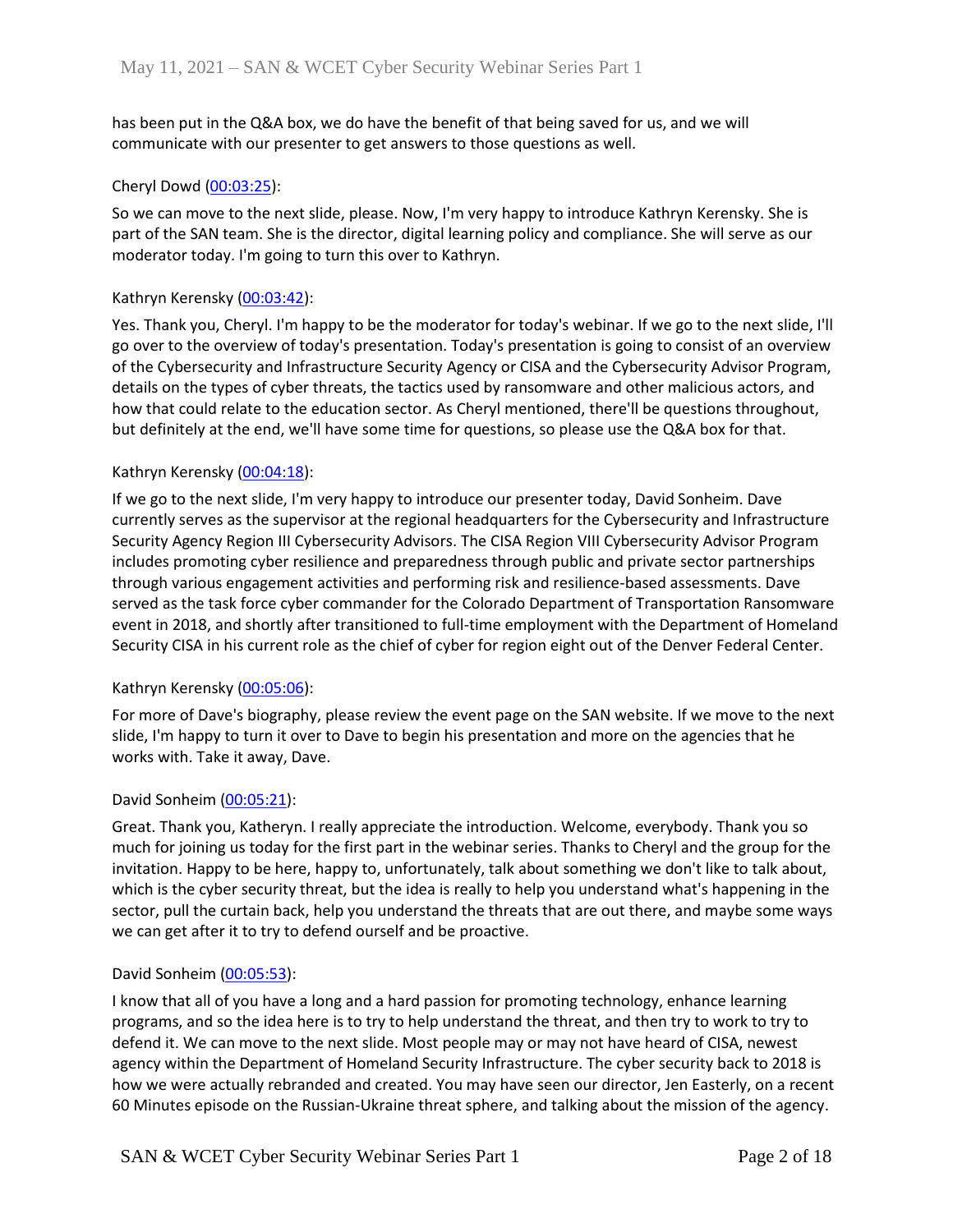## David Sonheim [\(00:06:35\)](https://www.rev.com/transcript-editor/Edit?token=aD2zVoRh6HpXd8TGkMes-fqgMT4bKnBs8nPDrmA5zEGpAY8h8RNfpYYt-4p7KDlnO_DbZ1LmPy5yl2nafOLrYEOvU4M&loadFrom=DocumentDeeplink&ts=395.43):

We lead the national effort to understand, manage and reduce risk, both cyber and physical, for critical infrastructure across the United States. We connect with stakeholders from industry to government and other resources, really to try to help them connect them with tools, awareness, briefings, anything we can do really on the preparedness side. Obviously, we have some work to do on the incident response side as well, but the idea is really to get on the preparedness side so that we don't end up in those situations, really try to ensure a secure and resilient infrastructure for the American people.

### David Sonheim [\(00:07:10\)](https://www.rev.com/transcript-editor/Edit?token=iVkpXVnGQ5rXcf9W8jOurBshP7WBBOVFbjJePvwAaJkfcHOJSyHC9DQLLfXUQeuvbBqITPhuEF183d0B5SzeSvMfbyk&loadFrom=DocumentDeeplink&ts=430.18):

I think we can move to the next slide. This gives you the vision and mission for CISA. I had it on the first slide, defend today and protect tomorrow. So really, that's the vision and mission across it. CISA really has three strategic priorities or strategic goals, first is defend the civilian executive federal agencies. So typically, we will do that through a binding operational directive or emergency directive. So if a vulnerability hits the streets, we're going to say it's a priority, and federal agencies will be underneath a timeline to get that vulnerability corrected before it has a bigger impact.

### David Sonheim [\(00:07:54\)](https://www.rev.com/transcript-editor/Edit?token=UOEKRbEi1F8Vkjq8yE057qK5SFrG96KZEFS94Pgad0LMEp__vVrai7mSi4WBkTfHiIYHJgX0jZGyDxX34YrKVmcSZVk&loadFrom=DocumentDeeplink&ts=474.72):

The next one is really to help manage systemic risk to critical infrastructure, national critical functions. That's really critical infrastructure, state and local government across 16. We'll hit those real quick, but it's really to help prevent a lifeline sector type impact. There's various critical infrastructure that we rely on every day. If that critical infrastructure is impacted by a physical or a cyber threat, then it means a community outage or community problem. That's really trying to look at it from a strategic perspective.

#### David Sonheim [\(00:08:25\)](https://www.rev.com/transcript-editor/Edit?token=PtGV2fjlZzzVAzd5efZApDQutK5PNSYd22oHIayVGb4VB7a0Y1JjbQ8_Mvg6N3YafAanny6X8W1_PpyV2zjHLickcv4&loadFrom=DocumentDeeplink&ts=505.73):

Lastly is really to just raise the physical and cybersecurity baseline of all our stakeholders, and the portfolio that we really offer. Everything is no cost to take advantage of it. That can be in assessments. That can be penetration testing. It can be various things, but the idea is to offer those all at no cost. Let folks take advantage of them to proactively do preparedness activities. Defend against the urgent threats today while strengthening critical infrastructure to assess the long-term risk for tomorrow. We can move to the next one.

#### David Sonheim [\(00:09:01\)](https://www.rev.com/transcript-editor/Edit?token=2fz8X_DbNAsb9_H54S3fDythWsMCtw1Ufz3qqH8WpWRj9nHXyf7ECz4o-vkzWu16Nrv90qGtzujU8v_DkRpsHrWdSOM&loadFrom=DocumentDeeplink&ts=541.59):

This one on the right side hits the seven organizational focus areas that we really have. Because we're non-regulatory, we don't audit. It's really more of come and build a partnership, and through the partnership, share information, help you improve your posture, gets after the information sharing. Those that may have awareness of Information Sharing Analysis Centers or ISACs, that's really within each one of the sectors that we rely on to know the specifics of the sector, and share that vital threat information to help protect their systems.

#### David Sonheim [\(00:09:37\)](https://www.rev.com/transcript-editor/Edit?token=x8WOqAU-Om6kpLFND7AluF_dJh5VHGmun6Y3OLCvVD-lY8C8m9buIJvfv2EB0XaH5G9i9UKB6J6YORUBv7R9R5IE-ZY&loadFrom=DocumentDeeplink&ts=577.07):

I talked a little bit on the incident management response side. That can be from a natural disaster. That can be from a cyber threat, various things along that. Always assessing risk, understanding the risk posture, obviously, network defense is in there. We also have a big slice within the emergency communication sector. We can move to the next one. So when I mentioned the 16 critical infrastructure sectors, they're all listed here. What's important to understand is that as part of each one of these 16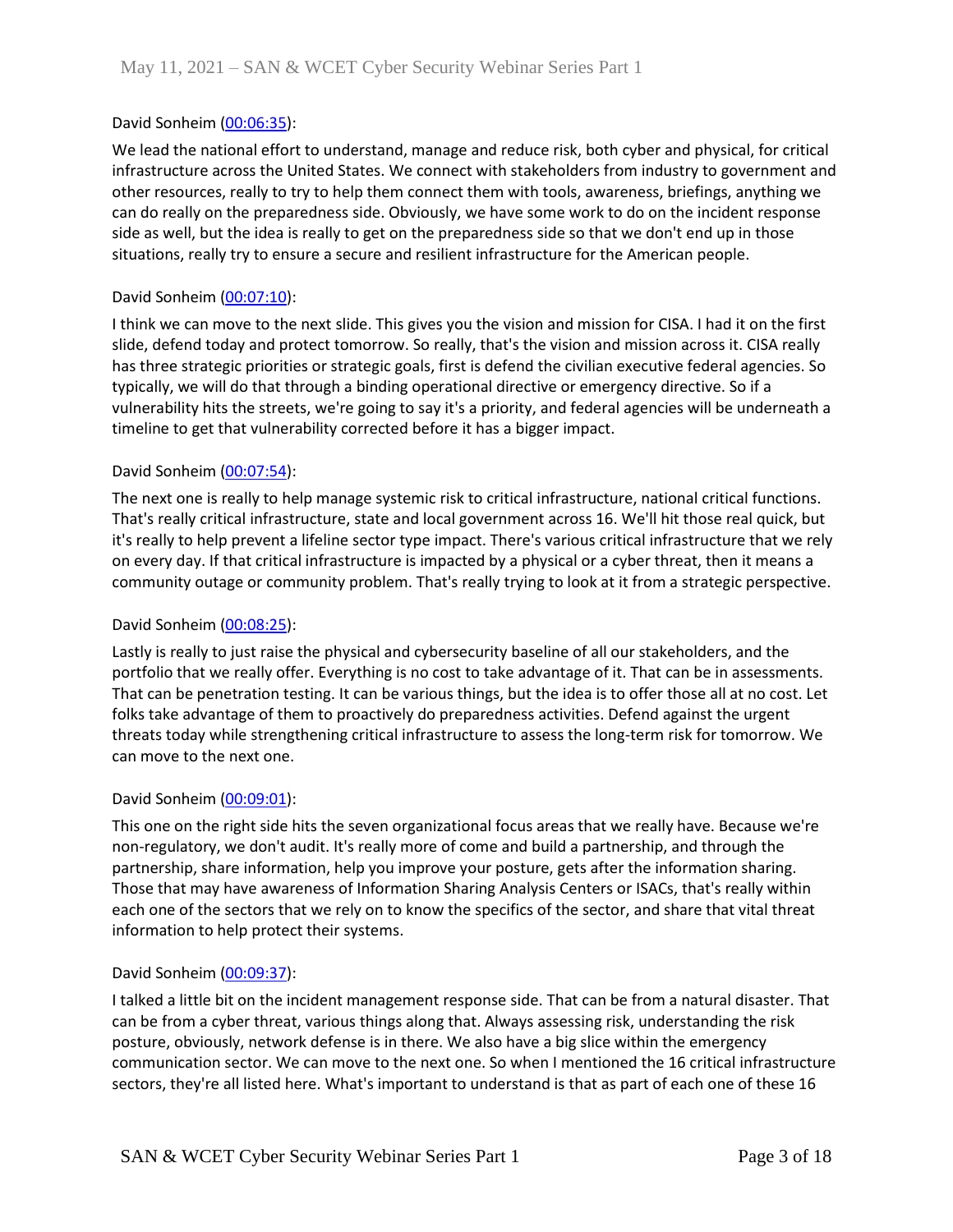sectors, CISA is actually the lead agency for eight of the 16 sectors. You can see the other federal agencies that are the lead for the other ones.

### David Sonheim [\(00:10:18\)](https://www.rev.com/transcript-editor/Edit?token=trZDEt6EZV83TjvaO4UJK_sptiD1SaF2sTn289zEDbKPUPmbgAAgrYmMJn9g3Jhs7kaQhEh6tsLqFahug-fLiuqGW0Q&loadFrom=DocumentDeeplink&ts=618.46):

These sectors underpin the essential services of our nation's economy, security, and health. Each one of these agencies actually also has, as part of the government apparatus, what we call a Sector Risk Management Agency. That was identified in presidential directive 21. What that means is that Sector Risk Management Agency includes folks from that sector that know the sector the best, connecting with government to try to say, "Here's resources we don't have that we need to help either protect our organization, improve our organization, et cetera."

### David Sonheim [\(00:10:53\)](https://www.rev.com/transcript-editor/Edit?token=gItOY1pnfGMBYNZh7Dj29TImtIqGIdbcsI8LxpSVF9MD7_TmFvGnG_zLMvnXGua7iQFWuy9WJkyTn23qjRcpLZC2Ris&loadFrom=DocumentDeeplink&ts=653.48):

So if you're not familiar with that, I'd encourage you to look at that, because anytime we want to make change through Congress, it has to come up through generally the Sector Risk Management Agency. We can move to the next slide. So as part of our outreach efforts, obviously, we have to be out in those communities. What you can see here is that although CISA has a large precedence in D.C., obviously, we are out in the region, so very similar to FEMA. FEMA has broken up across the same 10 regions. We are very closely partnered with FEMA, but for CISA, here is the breakout.

### David Sonheim [\(00:11:26\)](https://www.rev.com/transcript-editor/Edit?token=uTj_C7urgEj70JzcEmRWMaZ2aihwXKqvYB0qiAPJRL_IE4hm20I7-tJ2pQ-shfS9rt3MRATJvH2LTOhp63jTdbkBYQQ&loadFrom=DocumentDeeplink&ts=686.93):

Obviously, I'm located in Denver, Colorado. Then I supervised all the cyber advisors in our six states in the region. Recently, we were able to hire a cyber security advisor for all the states. When I first hired on, I was having to cover three states, and constant travel, and then COVID changed all that. But just to give you an awareness, if you're not on the west side, the United States or in Region VIII, I'm happy to connect you with the cybersecurity advisor or the protective security advisor in your local area. Please, help take advantage of some of the resources we offer.

## David Sonheim [\(00:12:00\)](https://www.rev.com/transcript-editor/Edit?token=xG-gl2i6uohNgwwJNTh2uWMUGI3cQVMoXSFJ9WUcbvxa6Jxu2_PRqZlJGkn-H5pKL2hAfECyaNypl9suGGgM2dT2xzY&loadFrom=DocumentDeeplink&ts=720.41):

We can move to the next one. So specifically within the portfolio on the cyber side, I mentioned the cyber advisors we have in all of our states. Their mission and their charge is really to get out there and try to promote cyber security, connect them with stakeholders with no cost assessments, no cost resources, webinars, tools, tabletops, all those things. So if those are things that you feel like your organization can benefit from, again, it's no cost. Please just connect with me or your local cyber advisor or protective advisor, and we're more than happy to help come out and try to promote your program.

#### David Sonheim [\(00:12:35\)](https://www.rev.com/transcript-editor/Edit?token=cAKkqPQkJGXEzQgHaVY7pHUC5xq147wuR-EsDIFFBYJEaAKUz-Xo9eYJA6pHD0kG6SlBy4ko-MT9nqGsJOedQAbl5jI&loadFrom=DocumentDeeplink&ts=755.43):

You can see across the wheel there the different areas that we focus on. A lot of that really is that stakeholder partnership, education build, coordinate, provide that awareness, and then, again, connect with resources. We can move to the next one. We can move to the next one. So for today, we're obviously going to focus on the cyber side. We know that cyber can be a challenge for all of us. We know that it's somewhat hard to understand. We know that it can impact us. We know that sometimes it just requires us having endless password lists or having to remember those.

## David Sonheim [\(00:13:10\)](https://www.rev.com/transcript-editor/Edit?token=gIFCxpF_ftUiPnspKoli1zNJ9--uPcDg3A0E6OadFDiNTt7JrlDsWp_zWK-sLgE046pp9BKUvCSsJ0bpGZI4GvQYpi4&loadFrom=DocumentDeeplink&ts=790.45):

Unfortunately, yesterday in the news, there was an article about a college in Illinois. It's Lincoln College. The news article, the title of the article was U.S. College is Shutting Down for Good Following a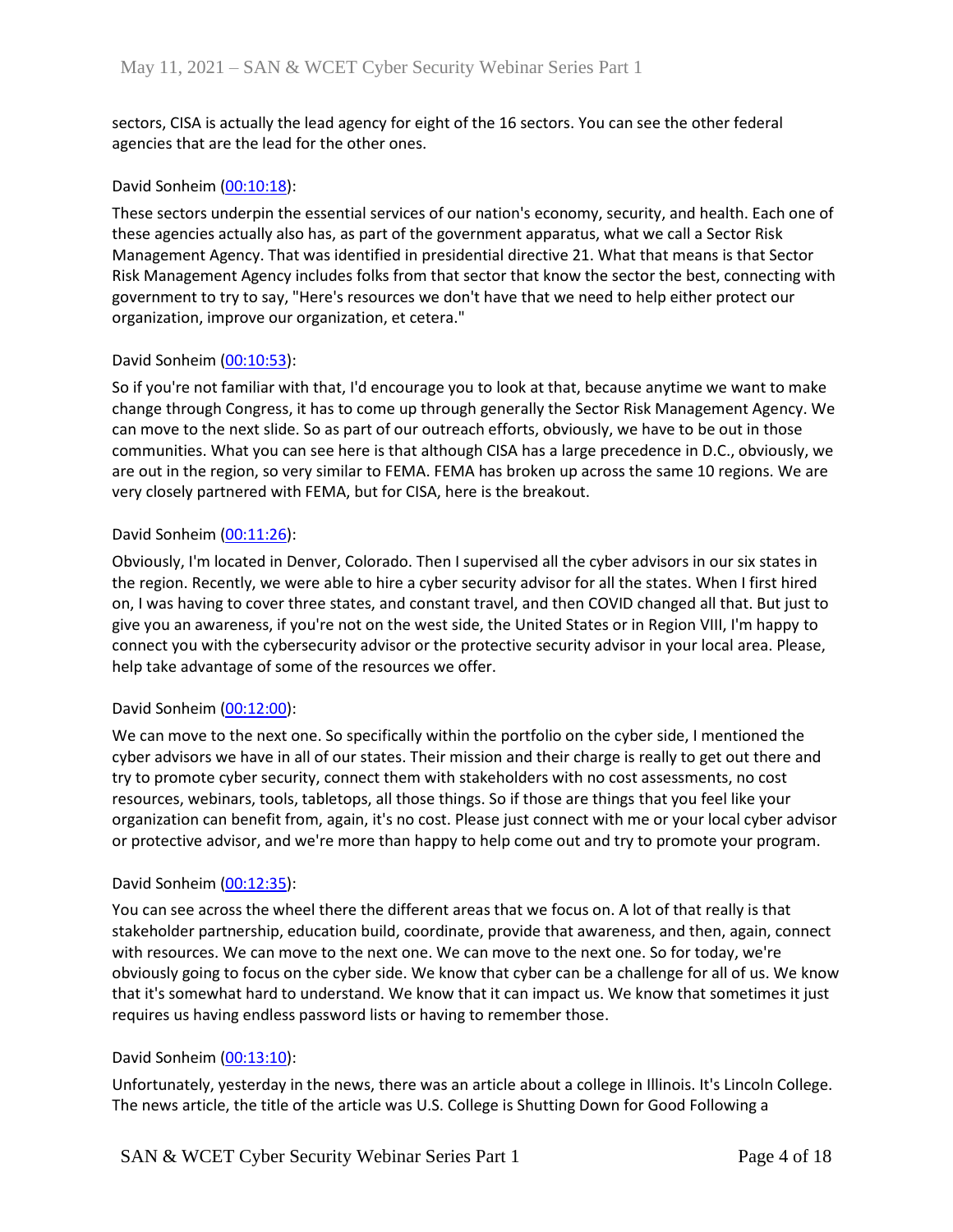Ransomware Attack. Then they said in there that basically they will have to close their doors for good on May 13th. They point to the ransomware attack being one of those key drivers as well as the COVID pressures from enrollment numbers, and not being able to sustain it. We know the threat is real. We know that it's impacting multiple sectors.

## David Sonheim [\(00:13:49\)](https://www.rev.com/transcript-editor/Edit?token=OnveHu7lCYrpgnDShJPZkA0DBDLJfj0OAaJdiGf4mu9PB6FlDkBLORh17PC66rR0xVw50DyCxVW4sa9pt9oUeJv3Ep0&loadFrom=DocumentDeeplink&ts=829.52):

We know that the higher education sector has been hit extremely, focused on them, obviously, because there's not always the strongest cybersecurity protections in place. We know that education systems have to be open and available. When things are open and available, unfortunately, those cyber threat actors take advantage of that. We can move to the next slide. I know there's a lot on here, some terms you're probably not familiar with. Like I said, this is a perfect opportunity for folks to drop some questions in there.

# David Sonheim [\(00:14:22\)](https://www.rev.com/transcript-editor/Edit?token=NZYymXcRKpXTA3xMCCygpoe8WYn3J4VuoqejAznW42VTLMgwP-wSEepZU5x76MjEhxpBUYtIh7CvVN2vSPWSmhGH0ZE&loadFrom=DocumentDeeplink&ts=862.33):

Like I said, it's not about me running through slides. It's about helping to pull out things that matter to you, or concerns you have, or questions you have. Maybe I can help break that down for you. I'll start, and then maybe we'll hit some of the questions as we go here. I know most people in the world of cybersecurity. Hard to understand typically means having multiple passwords, or having to have a password manager. It seems like you always have to reauthenticate and log on. That's what we're after here. We know that cyber problem is complex. Unfortunately, it's not something we can fix overnight.

## David Sonheim [\(00:14:57\)](https://www.rev.com/transcript-editor/Edit?token=tHzloeyLVozioJN5pvFjKrG18e3mjKv2evwStYT5_QlFkIRYTdLFjLSzCjwt3tr6bc0nnqMHMVQAq-eXvdfnCmKvDAk&loadFrom=DocumentDeeplink&ts=897.68):

We know that software vendors crank out lots of software with lots of vulnerabilities, and then all we do is spend endless hours trying to patch and remediate. We know that phishing attacks seem to never stop. They seem to increase. We know that fraud and malicious activity on systems, which we rely on to deliver for you guys your remote content in order to do that. That impacts all of us across society, so we know the problem is large, and it's wide. As far as the slide goes, and the jargon that's on there, I'll try to break it down real quick.

## David Sonheim [\(00:15:31\)](https://www.rev.com/transcript-editor/Edit?token=--ZJE8zQn3_uVX0mfzj-8CB9tYyHnwjV7-3j0Rp_cPecC2gcWgjFyB6KrJ0hvDSsxocYMEo9Ovq9OLJGqQ2AlLXLrik&loadFrom=DocumentDeeplink&ts=931.94):

There's three key areas there that we try to associate or try to understand. We talk about the cyber threat or cyber attack. Obviously, the one that gets loss and pressed that everyone's aware of is the ransomware threat. We're going to talk in a second, a little bit more about the ransomware campaigns, but what we're after there is you see some of the terms on the screen. We can use an analogy here. If I was to drive around downtown Denver, and look at graffiti, it really wouldn't mean much to me. But if I was with maybe a highway patrol guy or a Denver police officer, it tells them a lot because they can look at the signature.

## David Sonheim [\(00:16:08\)](https://www.rev.com/transcript-editor/Edit?token=TYKF1FjURpj4MYDeRCVqbi19l8HJQIjO9dd8VYXJvKBHSoNT8ebX2DN2NvRCw-QGsdaco5KO8-MXcq0jKvUwdNlJ8Ck&loadFrom=DocumentDeeplink&ts=968.39):

They can look at the little details. Well, cyber's the same way. Each one of those variants or each one of the threat actors that's doing it, they leave little signatures or fingerprints or those kinds of things behind. We pay attention to those as defenders, because that helps us understand how to defend. It helps us understand what techniques or tactics they typically use. The more we understand the threat actor, we understand their capability. We understand their motivation. We start to get a better idea of what's happening here.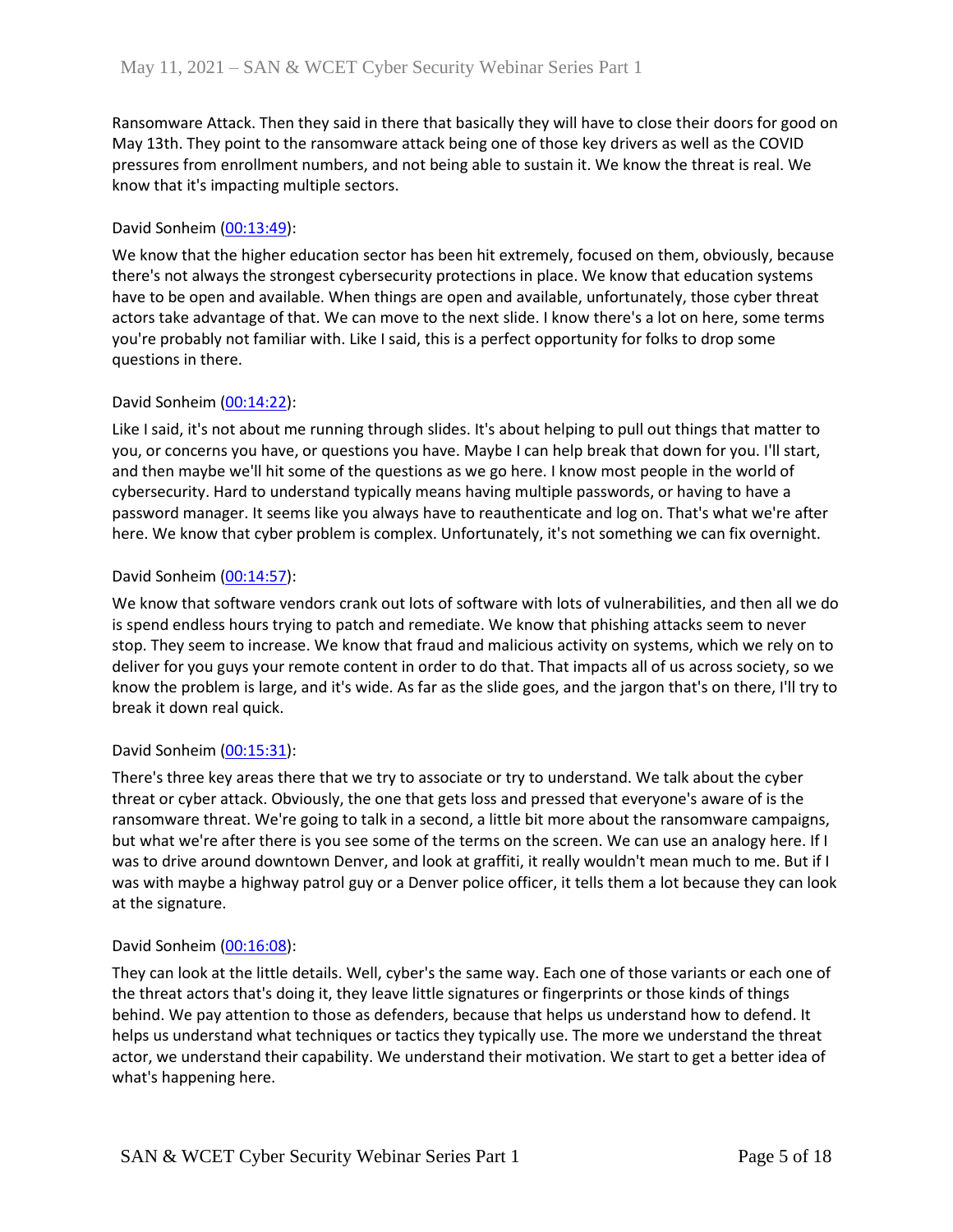### David Sonheim [\(00:16:39\)](https://www.rev.com/transcript-editor/Edit?token=05VLTvdr9nIoW9dhxr-kCQbNkRNGcC2dZykZ_FMDoAzWaaSTawJFuYhPQWiG6tCr_0Zo6UIsNelY7zfAjCw0kZp4wJs&loadFrom=DocumentDeeplink&ts=999.64):

So really underneath that ransomware piece, these are the specific variants as well as some of the threat actor groups that we've seen active in the while in the recent time. Like I said, there's more names that I could ever remember, or lists. They seem to change all the time, but the reason you'll see the lingo and the naming is because we're trying to associate that. Typically, those groups can be associated with a country, a nation state. We're going to talk about those down at the bottom, but that's the reason for the terms and the names that are there.

### David Sonheim [\(00:17:17\)](https://www.rev.com/transcript-editor/Edit?token=AKmtUUDmauUoHK0QM3LUlwNZ_RWoNlfCFSnEX-_NF6znKuFp8mhVnx4s4GW2ScOSJ_Cmj28FKGoEGucOihX2itS8udI&loadFrom=DocumentDeeplink&ts=1037.69):

Like I said, typically, those associate back to a country of origin, which also helps us understand the motivation. When we say the word malware there in the middle, what we're really saying is a generic term for all malicious type software. Unfortunately, the threat actors are very good at building customized software that's malicious in nature, but it's designed to do a very specific task. So an example of that, Emotet, I think, is listed in there somewhere, or Trickbot, which those are really designed to steal financial-related data. It's going to get in and look for that financial-related data, and steal it.

### David Sonheim [\(00:17:54\)](https://www.rev.com/transcript-editor/Edit?token=jk2gcQUp135thqhhFJz2tZzdpMpG01Ej1-NPLfoWBDK8NDdgG9_U4kgFD5ldkze0ceI28cdU-Mnv6fRs0yevLliEnD0&loadFrom=DocumentDeeplink&ts=1074.16):

Some other ones we have in there are actually stealing credentials. They're looking for user names and passwords and credentials to gain the initial foothold so that they can escalate, and try to get domain level authority. Another term you'll see on there is the term RAT, which is a Remote Access Trojan. What that basically means is that after the initial access, the attacker has persistent in the environment with a remote ability to conduct operations or to do further-on activity. That's how the jargon and the terms typically look at.

#### David Sonheim [\(00:18:27\)](https://www.rev.com/transcript-editor/Edit?token=p98Sa3Pvm7Eevr6cy9kVN5fN5IEIbOTOdZduBoDEUVQXxEnDiehAQA6Cts0R9hNsB0nRSd4vjw4m3BCgS2QD44XLp-I&loadFrom=DocumentDeeplink&ts=1107.4):

Typically, we see this a lot in the business side, the business networks or typical IT networks, but that doesn't mean it's limited to that. We obviously also see it in the industrial control systems, operational technology environments as well, which really gets us very concerned because a lot of those are the safety systems and the fail safes that we use to keep people safe. Lastly, in there, I hit the advanced persistent threat or APT. Typically, you'll hear that type of lingo. What that typically means is this is a nation state, right? So whether that's Russia or China or North Korea, we like to understand when a nation state is doing that.

#### David Sonheim [\(00:19:06\)](https://www.rev.com/transcript-editor/Edit?token=QHG1NfaCyJEr-5yKcB-7v8gbyQA6wFaFOk6kdpM3NRTGrtnih-0FIX_ipyEpKIifXGZ4Pr9P77UraqsgzM6WasRIJaM&loadFrom=DocumentDeeplink&ts=1146.73):

Typically, when we see nation state or APT activity, it's probably not cyber criminal activity from a motivation perspective. It's probably more espionage activity or something along those lines, but just to make sure folks are aware that multiple nation states usually typically have a civilian-based cyber criminal entity that they're connected to. An example would be China. Why do they do that? Well, because they can now have deniability, right? So when something tries to happen, they can stay, "Well, that wasn't us. It was a rogue cyber criminal group."

#### David Sonheim [\(00:19:44\)](https://www.rev.com/transcript-editor/Edit?token=kVvNGzG8NMHmDHPbIEqFrXfTgJgr0dG2rSD5-qYXU7o8dghX5LUCWD4t72_rhomu-EHLJ4Qpw9uvOZubA2JDSZT3vHE&loadFrom=DocumentDeeplink&ts=1184.3):

Well, I would find it hard to believe that the threat actor groups, the criminal actor groups in China are doing activities without approval from the government, but hopefully that gives you an idea. Most folks are familiar with the colonial pipeline attack that was done by a group called DarkSide. DarkSide is what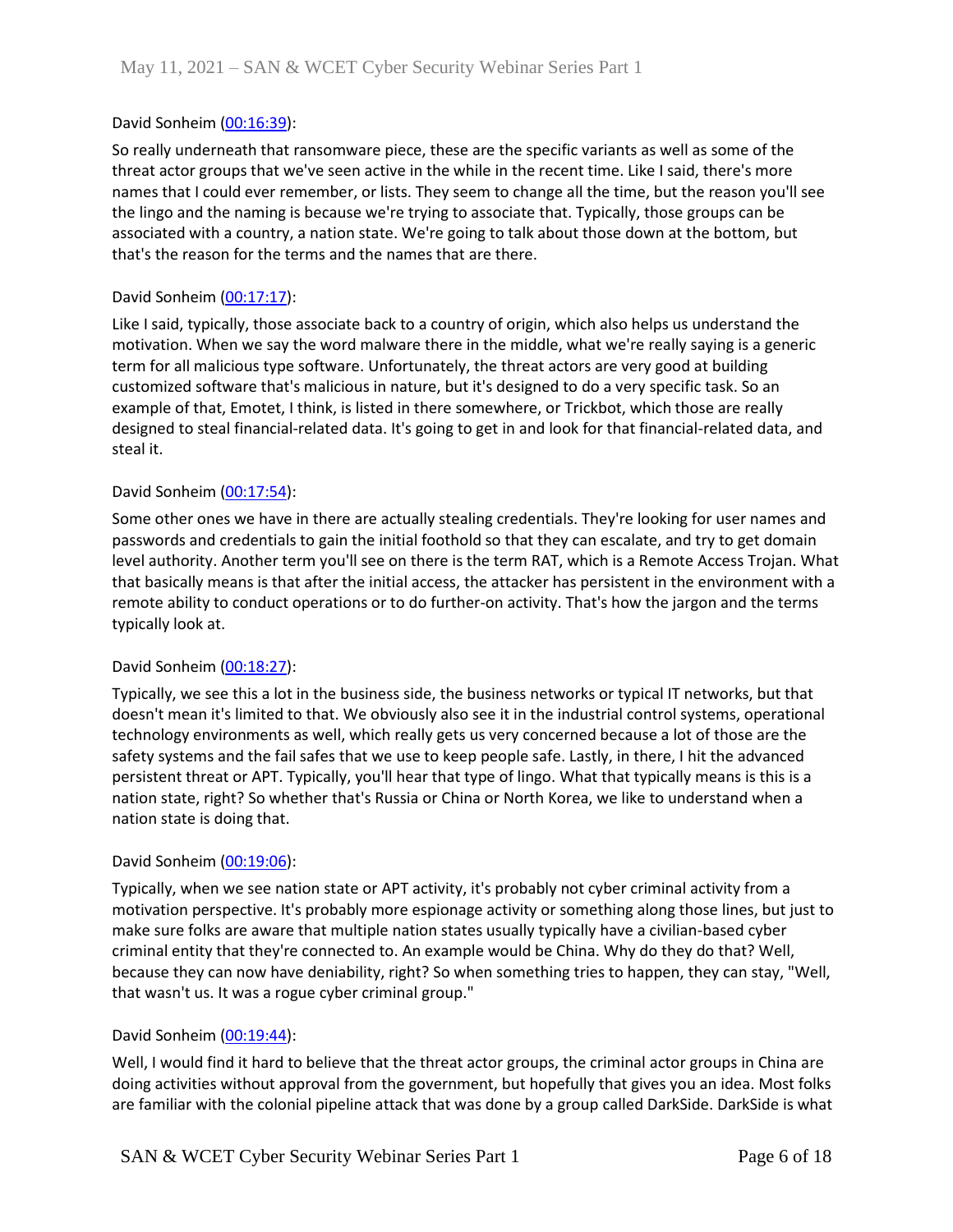we call a Ransomware as a Service Corporation. When we say that, what we're really saying is that they are such a large entity, that they farm out different parts of the business to different folks, meaning that they could subcontract to somebody just to get the initial access, then somebody else to build the payload, somebody else to do the extraction of the data.

## David Sonheim [\(00:20:22\)](https://www.rev.com/transcript-editor/Edit?token=Jzdxf9SJFZwHmNwRuzQ0KexBS2ADSELzML_a6Z6JJ7rUT-aQ9kr354sGbH9_slCsfa6atX604MHM_SP2WCs__QnZpOE&loadFrom=DocumentDeeplink&ts=1222.05):

What we're trying to paint the picture here is it's extremely hard for us either in state local government, in a critical infrastructure sector, in the education sector for us to really be able to defend ourselves from this kind of high-level activity, whether that be from the nation state, which is our most dangerous course of action, or our cyber criminals, which is more than likely our most likely course of action. Let me see if I can hit some of these questions here. I think the first one is, "Will the CSA visit the institution?" Yes, absolutely.

## David Sonheim [\(00:20:53\)](https://www.rev.com/transcript-editor/Edit?token=8psXp5KUyfFqOVFFdh9UAXDGr9LqmQ2jD-r7mltR9RWoSFvS3IFcxmdjlaqgOXzySGPDNhsJ_LL0RT_XpeskRjVXsi0&loadFrom=DocumentDeeplink&ts=1253.13):

All it requires is a simple email to the region. The regional personnel will usually try to handle that, get it to the current cyber advisor, have a conversation about what activities or what assessments you're looking for, and then you just simply move down that process. So more than happy to provide you the email address, which I can try to drop from the chat before we're done, and to help you connect nationwide across all 10 regions. The next one I see in here is our college requested, submitted the forms for CISA's remote penetration testing service, have not been contacted to schedule the service yet. Any idea with the delay?

# David Sonheim [\(00:21:28\)](https://www.rev.com/transcript-editor/Edit?token=I6cZsWFhTWKdxsWK6Z9ANTiWM5G_C2bfM1rQuTVjlLCa2dnP6LiH_kcXT8tF6mRLMdRXN1iKbLaRUn5jYtxjjzDUE6U&loadFrom=DocumentDeeplink&ts=1288.03):

As you can imagine, we don't have endless workforce, right? So when we're providing no cost services, it's first in and first... Then it comes the time to schedule and then deliver. But if you connect with either me or your local cyber advisor, we can chase down your request. We can reach into headquarters, find out what ticket number was associated, and then try to get with the vulnerability management team to see how long the wait time is, or when you're coming up on the list to be able to have that facilitated. Happy to have you connect with me directly. I'm happy to chase that one down for you.

## David Sonheim [\(00:22:07\)](https://www.rev.com/transcript-editor/Edit?token=oueUd6ZV7sEPPfEWl85K3xg_fDs59ypvln1rTHobsRiYY7hw1oS8y0DwMD2SRKJ9gzXwoJOlpZkufzx0XjKPHgmdb8g&loadFrom=DocumentDeeplink&ts=1327.24):

For the others on the call, we offer various services. The remote pen test is one of them. When you submit the request form, it's good to make sure you bug them until they give you a ticket number. Then you can go back and chase the ticket number and see how long. I know that there is some backlog in trying to get those delivered. I know that they're bringing an additional workforce on to try to handle some of those. I think the next one I see in here is GDPR data, privacy laws, help reduce the risk of cyber attacks. Are we behind in this regulation in the U.S.? I think that's a whole separate conversation.

## David Sonheim [\(00:22:45\)](https://www.rev.com/transcript-editor/Edit?token=9LY_86XefHDcTZdiZp84t9eoRGm2AB2fNMbfSkac3-CknomNvg3sGnmh1NbBnOG4NnDBbZ6kJqu2gAtVUmqu_vXTml8&loadFrom=DocumentDeeplink&ts=1365.23):

I don't know that I can give a quick answer to that one. The aspect I will give you, which may not be exactly what your question is, is on the cyber side, regulations like GDPR do a lot of good things on privacy, but actually hinder us from trying to chase and resolve a cyber incident. Meaning that now I've got a regulatory component for me to get the forensic evidence I need to degrade and disrupt the cyber activity, and so just a little interesting twist on that, but maybe I can come back to that one. At the end, we can talk a little more about it.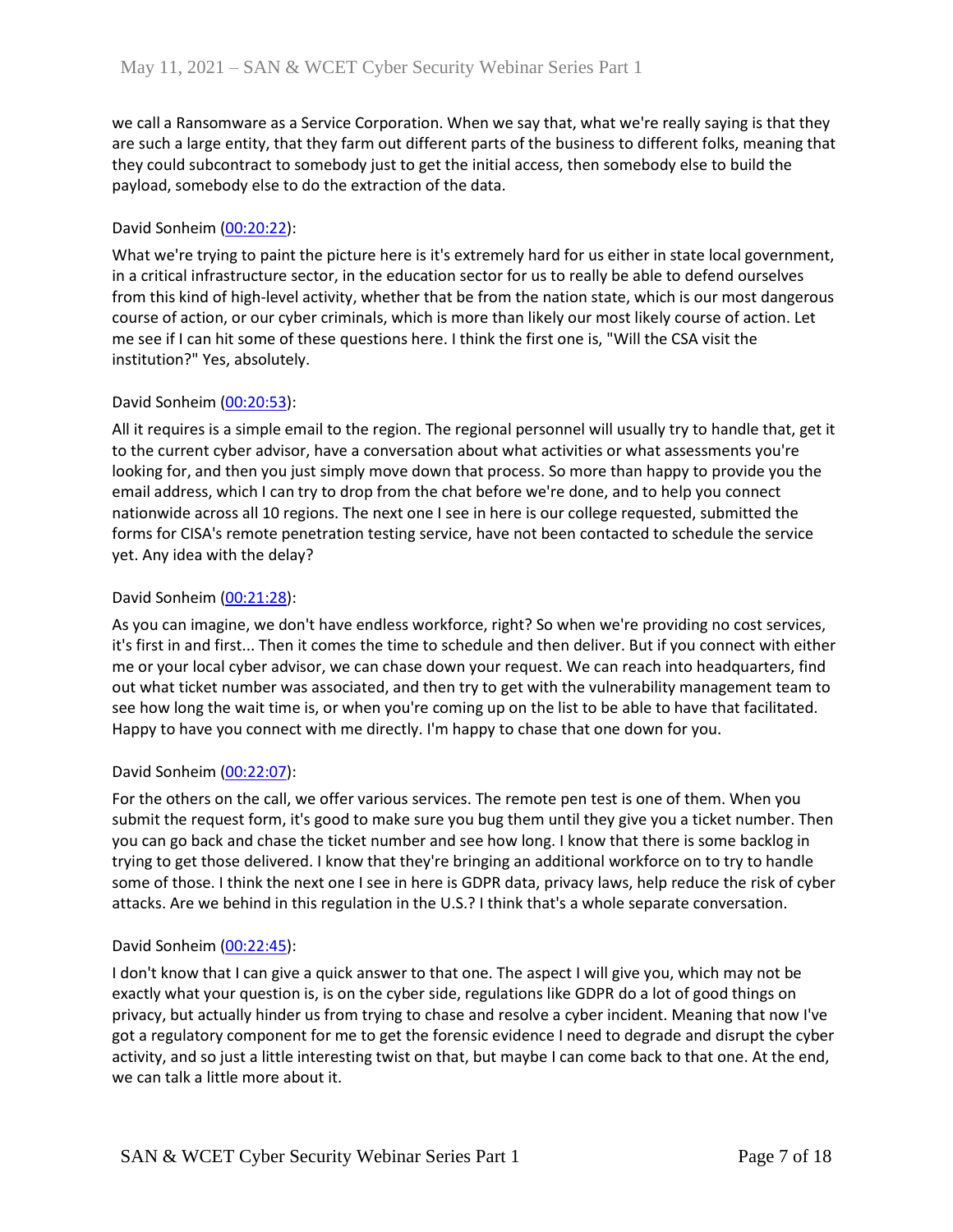## David Sonheim [\(00:23:17\)](https://www.rev.com/transcript-editor/Edit?token=-FO2PHYxAko1xfG-OddzOmsaPt2JiXuqw-Ts9S_k-2Y9gzH-XZ_wQ2xD0jSo3l4iki1l4JeFx3qSI4gse2US22Xijcw&loadFrom=DocumentDeeplink&ts=1397.04):

I think that's the only one, let's see, that I see in the question. So if I missed one, hit me on chat, or stop me, and let me know. We can move to the next slide. This chart really is try to help you understand what we call the threat spectrum on the cyber side, anything from hacktivism all the way to warfare, which is really the nation state cyber actors and everything in between. If you look at the text that I have on both sides, you'll see that I break it out into cyber criminal groups or Ransomware as a Service groups versus the nation state or the persistent threats, and that matches the chart in the middle.

## David Sonheim [\(00:23:54\)](https://www.rev.com/transcript-editor/Edit?token=1QxZJlW64VPvArip-vfvP_pnQuwUgcBvkiNuHR5vMcTL9-v3n_PEaTIDOtpHM8dxgWbn0eXOt9o8QLgXbZ9KH_WWVu0&loadFrom=DocumentDeeplink&ts=1434.97):

At the top, I have an equation. As a cyber defender, I care about capability, motivation, and intent. We talked about on the previous slide why I care about the name and the variant and the group. It's back to that fingerprinting. It's back to that, "What signature do they leave behind? What is the file extension they use to encrypt?" When they encrypt, it creates a file extension. That tells me a lot of information I need to try to help restore, identify, and when I look at it forensically, so hopefully that brings it to light. Then on the chart, I have capability, motivation, and intent.

## David Sonheim [\(00:24:31\)](https://www.rev.com/transcript-editor/Edit?token=rZT6mpm9wfGH_TaxUPuUYILo1q7053Zsg9J5zWcbUn0ul7cOrqb6ZN3fc4j3fEvv4cjEeynHr1GGtyum0bERcduDWdA&loadFrom=DocumentDeeplink&ts=1471.22):

I'm trying to foot stomp this for you just from a general understanding. Although from the general user perspective, it all seems like cyber noise. When we try to peel the layers back on our side, that's what we're after, right? Is this a simple trying to steal data, or do a data breach for financial gain, or is there something more involved in here? Is this a nation state persistent campaign to try to get usernames and passwords and credentials for follow-on activity? Those kinds of activities are really what start to get us very concerned.

## David Sonheim [\(00:25:05\)](https://www.rev.com/transcript-editor/Edit?token=EX4wnIscLqHLmYJI0fa8LuEXwNP_94BvqEk5lmJEY8pCcUANSwtPeFSZZJszeenRaQqNBfWU41tW2aDwZUAuI5AgXHQ&loadFrom=DocumentDeeplink&ts=1505.47):

Although an immediate action of a cyber fraud is a bad deal and could cause financial loss, unfortunately, we are looking at the bigger picture of what is the tendency. If it's going to be hitting one state, more like it's going to be hitting 50 states. If it's going to hit one water sector, it's going to be across the entire water sector, so hopefully that helps. I think we're good on this slide. If there's no questions, we're going to move to the next one. This is just another way to look at the previous chart as well. It talks about specifically a nation state, what is their motivation all the way down the line.

## David Sonheim [\(00:25:44\)](https://www.rev.com/transcript-editor/Edit?token=Q8QKb1jhhFwbev0RVhUFeIkJb39ipUsuZRnEG_CwPvaO75QPo_vENBpLyhJvVS3MaaJsVglIvGY9uHd4gXVuz6I_lno&loadFrom=DocumentDeeplink&ts=1544.1):

We know that cyber criminals are always motivated by profit. So what does that mean? That means that they are going to find a way to do cyber activity and malicious cyber activity, and find an immediate way to monetize it into payment. We know that the sector or the industry has absolutely erupted in the last few years. We know they're highly profitable. We know that they have the ability to get in there, and lock up sensitive data, and take down critical systems. We are absolutely trying to get after that as much as we can. A lot of that is the preparedness like we're doing today, and the awareness and the training that goes with it.

## David Sonheim [\(00:26:19\)](https://www.rev.com/transcript-editor/Edit?token=0s-LSQ5x_z4zhZ56L1c4YzkMojr0k9sxvh7VYb_22J6chrpWintBVH4_VfkJiDg1v2Ms99yumYKqAYhrPmR94DPtojM&loadFrom=DocumentDeeplink&ts=1579.58):

Typically, when we look at the big four from a threat perspective, we're talking about Russia, China, Iran, and North Korea. We all have a general idea of the TTPs or MOs they follow. Obviously on the Russia side, they're always geopolitical and motivated trying to extend their national power. They do have a financial piece of trying to generate financial benefit on their part. The scary part, which we've seen in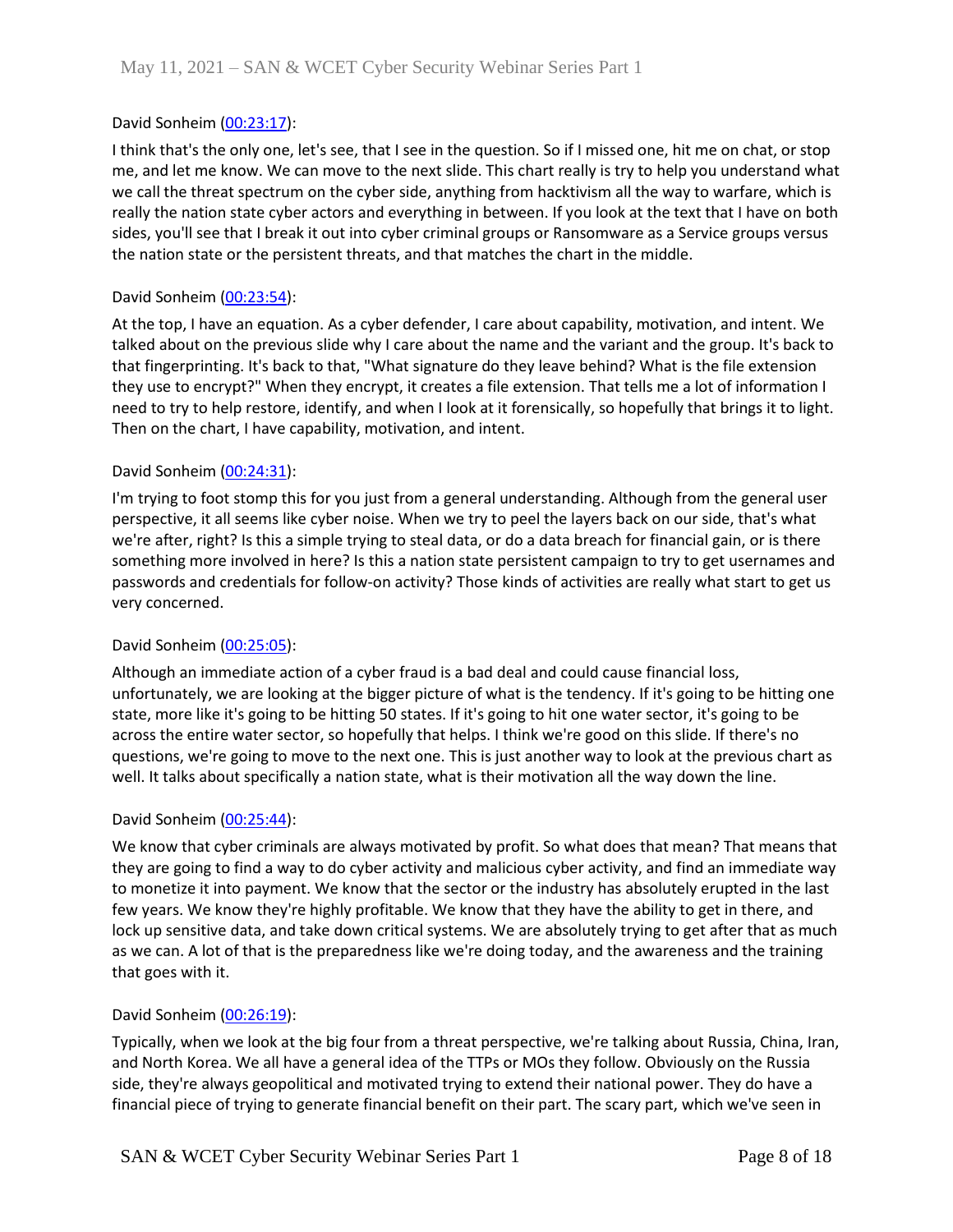Ukraine, is really that destructive and destroyer piece. Those of you that pay attention a little bit to the industry know that.

### David Sonheim [\(00:26:53\)](https://www.rev.com/transcript-editor/Edit?token=VwVpGc5wBjJlKgmBXlpij82SV84_gmudvc9VaU1iuaBfwVRmjEKUoQOiKRgzh75MbfPeEELJshJbpdAjaoMMy-VP2HE&loadFrom=DocumentDeeplink&ts=1613.35):

With the Ukraine threat, 2015, 2016, Russia took down Ukraine's power grid. That got a lot, folks, in the U.S. very excited, very quickly, not only on their capability to do it, but the impact that it had, and the precision that they used during those attacks. When we talk about China, and we know that you're in the education sector, and we know that you do a lot of research and development and those kinds of things as part of university functions. We know those are typically global programs. China's main aspect of their activity is always going to be that espionage, stealing secrets, stealing technology.

## David Sonheim [\(00:27:31\)](https://www.rev.com/transcript-editor/Edit?token=fHR7Ta8Ctt4UwHbV5p9zAeZBUhIv4T6PKWXlTrTZsyJUOGk5SNL-qPlUGNhFpXU-MWasGwj1AncUDPbQHHNAN9mI8iA&loadFrom=DocumentDeeplink&ts=1651.12):

It really is part of their national strategic plan. They do not disguise that in any way, and they will boast of it every opportunity they have. They want to be a world leader, and there are no rules in order for them to get there. We also know that they take advantage from the financial side as well. We know that they also have affiliate cyber criminal groups that the government will deny are directly connected. But again, I highly doubt that those groups will do the activity knowing that they would have fallout from the government. Iran, Iran has very specific an eye for an eye mentality, a lot of disruptive and destructive.

### David Sonheim [\(00:28:08\)](https://www.rev.com/transcript-editor/Edit?token=9A-fbsXUsoGsQrcYMEpNEaPrWh7PwBCB35ToxhZYqK_qdwZV2AILNYIJ4VCss3l1NhBOfiidgfUqJPSG1utbgHknx0Q&loadFrom=DocumentDeeplink&ts=1688.48):

If you've heard of some of the attacks to Saudi Aramco, where they did a destroyer activity, the idea there is they were in there doing malicious activity, and then launched a destructive malware to cover their tracks, so that couldn't be attributed back to them, which is concerning. North Korea, obviously financially motivated. They actually fund their government through their cyber operations. Again, this helps paint the picture for who we're dealing with here and the threat picture. We can move to the next slide.

## David Sonheim [\(00:28:38\)](https://www.rev.com/transcript-editor/Edit?token=YNGR3rkcGWWwGLtibhmYZJrGCRrAoVwC_1sefPmCkJBI1ZyYwKz2wcCwCPhV-7VTkjf-602oq7_0CuZuEYpRZohlHz4&loadFrom=DocumentDeeplink&ts=1718.33):

We're going to hit the ransomware threat here real quick. I think folks are pretty familiar with it. We know that we talked about the colonial pipeline. We know that it's hit healthcare in the middle of a COVID crisis. The idea here, there is nothing they will not attack. There are no rules. They will try to make themselves be some kind of a cyber Robinhood that they're really there to stop the bureaucracy, but that's not necessarily what we've seen in reality.

#### David Sonheim [\(00:29:10\)](https://www.rev.com/transcript-editor/Edit?token=Qhq8fLHPguHFEAXibnAqnHaQtZEpAM5JNjZGN_o6GsvQ6nkni9A6GfTdZQ9TZrv-fyzgQyW5JRAn0EToaGPwGu3S9ss&loadFrom=DocumentDeeplink&ts=1750.28):

We can move to the next slide. We know it's a problem. We know we've seen endless highlights from it, endless news stories. We know that multiple higher ed, and we're going to hit some of those instances here in a second. Just for folks to truly understand, and we do talk a little bit about it in the future slides how they do this activity, but we know it's custom-designed malware that's designed to specifically encrypt sensitive data. We know that threat hackers have adapted their techniques that they use to do this.

## David Sonheim [\(00:29:45\)](https://www.rev.com/transcript-editor/Edit?token=9aBj4BXzadNqI0NHrTHGeHOJvbiM_haTUNaM8-Pge7NiPhy033R_wT_m67wM6AsQR6Rj_yA20HMP98hF6f9sp5ND8ow&loadFrom=DocumentDeeplink&ts=1785.18):

It started off where they would just encrypt the data. What we've seen recently is they want an additional lever that they can pull to get the ransomware payment, so they're going to steal the data first. The reason they're stealing the data first is now they have... Once they lock up your data, and you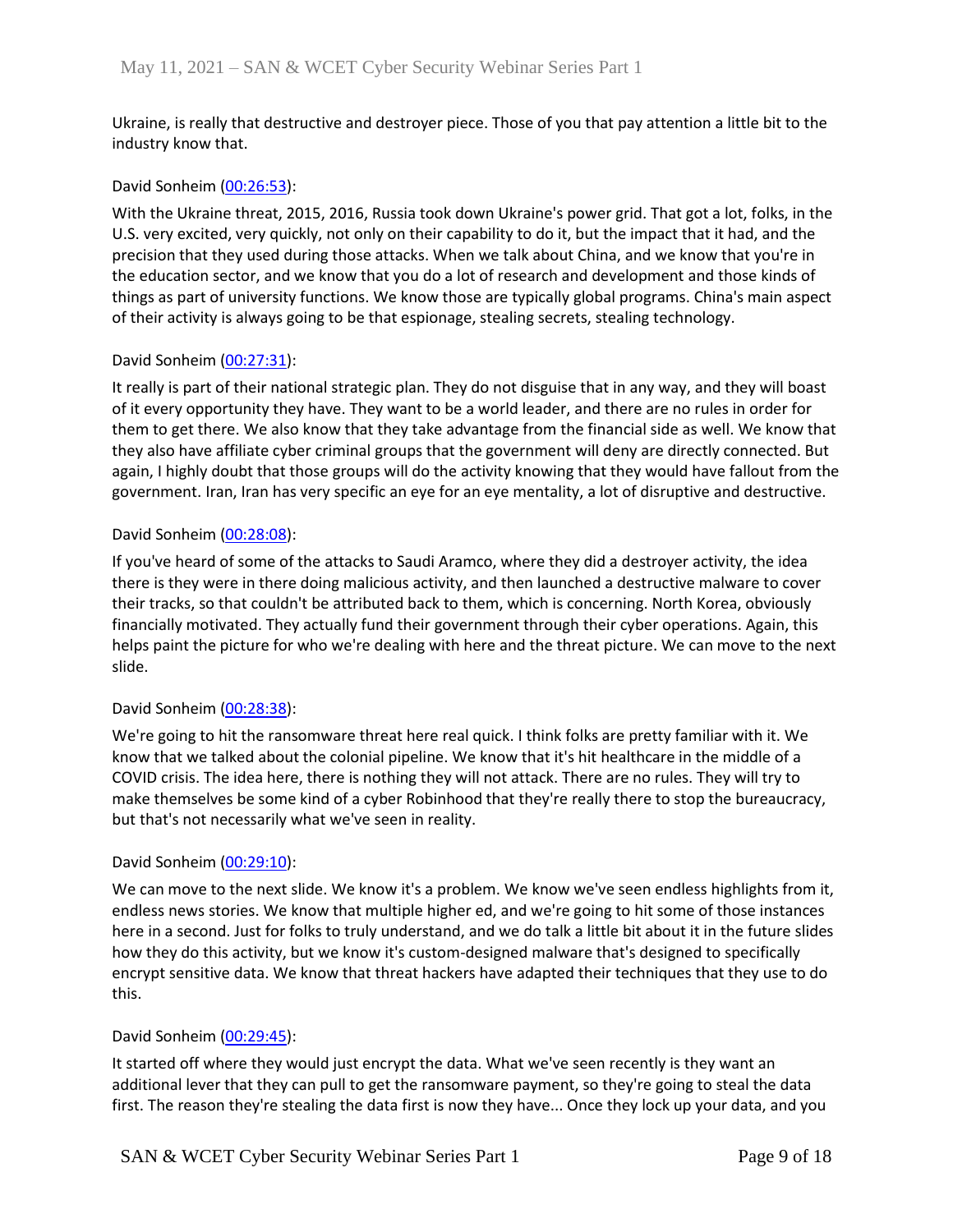don't want to pay the ransom, now they have another way to try to motivate you by saying they are going to release highly sensitive or personal identical information or health sensitive information. And if you don't pay, then we're going to release it.

## David Sonheim [\(00:30:16\)](https://www.rev.com/transcript-editor/Edit?token=ePcj5O5R39rXpLpLfsVZuXI6m93-l3B9rQfavWNzKnzbRpG7GVrWYs1icy0nN8VlHi0itqEx67APNa4pkI2D33wQ3xY&loadFrom=DocumentDeeplink&ts=1816.27):

That's their additional motivation. They'll also do a denial of service attack against... Maybe if you're a business with their revenue generating website, they'll try to stop your ability to generate revenue as part of their additional tactics. We know that, like I said, there's nothing. There's no low bar. They won't go under. We know that they will go after the most critical thing you have. So if you're talking about how to defend it or how to work it, I would say if we put together a tabletop exercise, we would get after the most critical system you depend on.

### David Sonheim [\(00:30:48\)](https://www.rev.com/transcript-editor/Edit?token=mLs3B2CynkW4ocbhhGjtLdaUS5oQADtjhJ73pj2NFULC--ma8B3yq7Fs9mYTXffRYrJUdl3GVqPNP34Tx1MuoxQkL4c&loadFrom=DocumentDeeplink&ts=1848.43):

For you, folks, I think it's that distance learning, that learning management system, those distance learning systems. I know a lot of vendors provide those, and so what are their critical systems? What is the IT systems that hold those things together that deliver those? What are they doing to help secure those or provide redundancy so that if they are having an event, we can continue to deliver that content? We can move on to the next slide. Here's the one specific on the education sector. Here are some statistics, some data, some trends that we've seen in 2021.

### David Sonheim [\(00:31:26\)](https://www.rev.com/transcript-editor/Edit?token=bFxjJIk9MBmLME36j17Z6FdfmfnJjepja1vdRt-kn1kBgrj17CVFSn6qh6OUCQs9zl1eLdIPtsk8LqFonC_I_dCfUuA&loadFrom=DocumentDeeplink&ts=1886.94):

I'm going to get into it here in a couple slides, but CISA as an organization takes on various sectors as we call a sprint, or we do a deep dive, or we try to make a significant improvement. As we saw, a lot of these higher education institutions and K12 for that matter start to be impacted by cyber attacks. CISA took it on as an initiative to try to understand what was going on, and then render some services in regard to try to help improve the posture. Those are what's coming up in a couple slides here. This one gives you the facts and trends.

## David Sonheim [\(00:32:03\)](https://www.rev.com/transcript-editor/Edit?token=layYeV6nfekSbZzl7klrGKJmNR_bmYttrZUQWpQdfzyMsOzmctwRPTzorMHcEIb6chmGsFzpzNxs092xIFAMZjreAB8&loadFrom=DocumentDeeplink&ts=1923.14):

We know that it increased, it's on here, at 100%. We know it's probably higher than 100%, but there's the article in the reference that does it. There's a strict number there of 1681 higher ed and 84 ransomware attacks just in 2021. Those are only the ones that were reported, so there's probably more than that that were not formally reported. Here are some statistics around how and why these threat actors have a tendency to go after higher ed. This one lacks basic email security configuration. How do we know the threat actors start their work? They started through a phishing campaign trying to gain credentials, trying to gain a foothold.

#### David Sonheim [\(00:32:42\)](https://www.rev.com/transcript-editor/Edit?token=hIiBilfU6OqWqhKFzzqZNTAt-x55Xck5amDBQeA-glGJz6X4ZTztC5DjZoXquezEVrfYoz_wQPmBCbH-N76P-IDHlrk&loadFrom=DocumentDeeplink&ts=1962.6):

We know that statistically about 66% of universities lack that sophistication in their email to get rid of that spam or that malspam that comes in, try to stop a phishing activity from actually doing its work. The next one is 38% of universities that were analyzed had an unsecure open database. We know that obviously, availability is king in education sector. If folks can't get to our resources or our tools, we know that we can't do our work. So the other side of that coin is by having it available and not putting security controls in place, you're making yourself a target unfortunately for the cyber actor.

David Sonheim [\(00:33:23\)](https://www.rev.com/transcript-editor/Edit?token=WkqfUcx5159MRat0sqyGRm9HxKzwfY4fqEKw_UcWQR9mEjP1BncoqLPDd2jF-8JX7uzNTRkKRTD4vR71jFvKAyMH2Vg&loadFrom=DocumentDeeplink&ts=2003.51):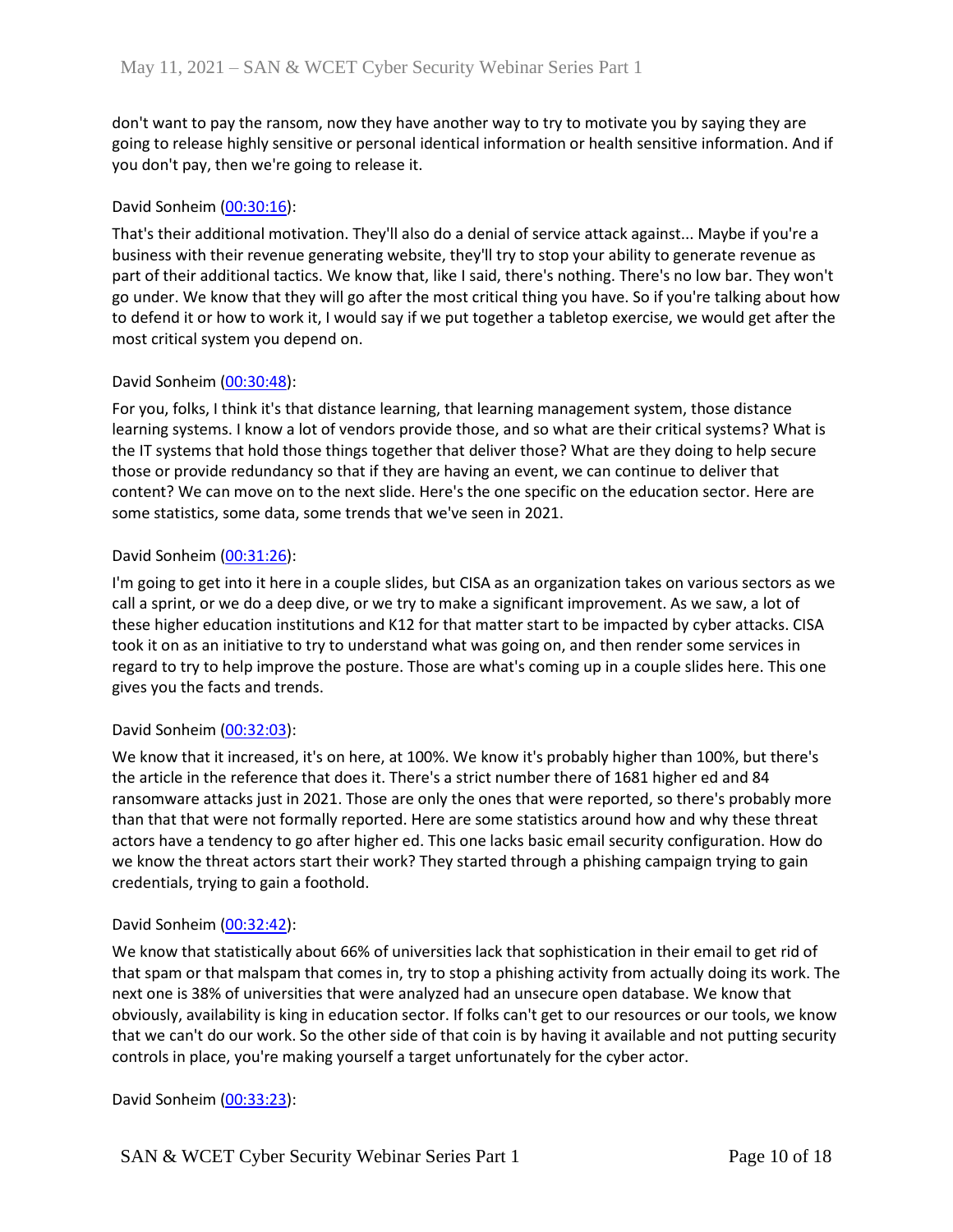It gives you a statistics there about targeting on K12, talking about paid a \$10,000 Bitcoin ransom after a cyber attack in Massachusetts, and they're not alone, many across the United States. On average, from a cost perspective, folks that are aware of cyber insurance or liability insurance around this, an average cost there about two and a half million to remediate it. So even though the ransomware actor only wants a million, the conversation gets to, "Why would I spend 2.73 internally? Why would I not just pay the million dollar ransomware?"

## David Sonheim [\(00:34:00\)](https://www.rev.com/transcript-editor/Edit?token=knqUWyNx9ftdpxT9ltCJkwXDcCEzMFzhNTgMaroz5O06B5aK_rQ_ZDxYCWCDAiRQwD00pXkFDBIzHTGYwuSq1nJUy_c&loadFrom=DocumentDeeplink&ts=2040.44):

Well, first of all, it's a cyber criminal gang or a nation state type actor in some instances. The idea is you want to contribute to that. Even though it may cost you more money, the idea is remediate yourself and make yourself better. I think Atlanta is a good example of that. I think they... It was something like they paid five to seven times what they could have paid in the ransom in order to recover from it. I think we can move on to the next one. Here are specific ones that I pulled out from the data, other organizations that have been through it, and actually paid the ransom or did not pay the ransom.

## David Sonheim [\(00:34:43\)](https://www.rev.com/transcript-editor/Edit?token=xTVY3wFq9IJlM_H_QTOMeH8TFxMgwntN2oNfvBFsPZkmKeGKpb1AOiWvyXpWH4vGeIidehc3dga4NnVgWh7dYNqLj1o&loadFrom=DocumentDeeplink&ts=2083.88):

University of California, it looks like they paid the ransom. I don't have a lot of detail on exactly what they got back and didn't get back. University of Colorado and Regis University, obviously being in Colorado, I've got some firsthand knowledge in that. I can't disclose a lot of the details behind that one, but in general, University of Colorado had an event. They were able to restore from backup, and not actually have to pay the ransom. Regis did end up paying the ransom. A significant thing on the Regis one is that threat actor, that was not random. They waited till the day of school starting or right before school starting to put as much impact and strain on them as they possibly could, as they were trying to start a new school year, in the hopes to really extract the payment, and do as much damage as they possibly could.

## David Sonheim [\(00:35:37\)](https://www.rev.com/transcript-editor/Edit?token=jqeHG-jgHkQl3jxKSxg48TZlhpsppBVPuyo6V90KR9gBlBYz2RJ08J22mKsFcDw86f9fwqDZa0MmtauSARrH1xYgDMs&loadFrom=DocumentDeeplink&ts=2137.52):

On the guard side of the house, we have a very close relationship with Regis University. We've done several cyber security workshops with Regis, and it was unfortunate to see them fall victim to this one. Typically on there, the statistic we have on there, education organizations recovered 68% of their data after paying the ransom. How does this really work? Well, when you get infected, you're going to have a ransomware note from an authority perspective. We don't see it as a cyber crime, unless you have a ransomware note.

## David Sonheim [\(00:36:09\)](https://www.rev.com/transcript-editor/Edit?token=HFVHzr4Qk7QzAvHKr7kZvFUBArQa_KM2QGTczd_nYfjxWc4cUsu5eX1FBA9T6MyIg_SvdHRMLI5Gxny-R0gP37CVvxA&loadFrom=DocumentDeeplink&ts=2169.28):

When you do have a ransomware note, that gives the authorities a lot of detailed information they need. At that point in time, if you have cyber insurance, they're going to hire a broker that's actually going to negotiate with the cyber threat actor. The cyber threat actor typically will provide an example description key, because obviously, you wouldn't pay the ransom. If you didn't have an insurance, it would actually decrypt. Some agencies go through that. The issue is the amount of data that's been encrypted. The decryption key only works so fast.

## David Sonheim [\(00:36:44\)](https://www.rev.com/transcript-editor/Edit?token=u38wG3pVTmT5XkkRvY_8wZqJKcVZLyhWaaAAt0GG5AjFzJj65oY8Pzh9kBgH_Z-cW544Fz5BW-eqn3fyNSCDpnc12zM&loadFrom=DocumentDeeplink&ts=2204.43):

It's not like it unencrypts as quickly as it encrypted. So even though they have the decryption key, that doesn't mean they 100% get it back. That means that they have to go through a laborious time consuming, manpower intensive process to attempt to decrypt, and sometimes things don't work right.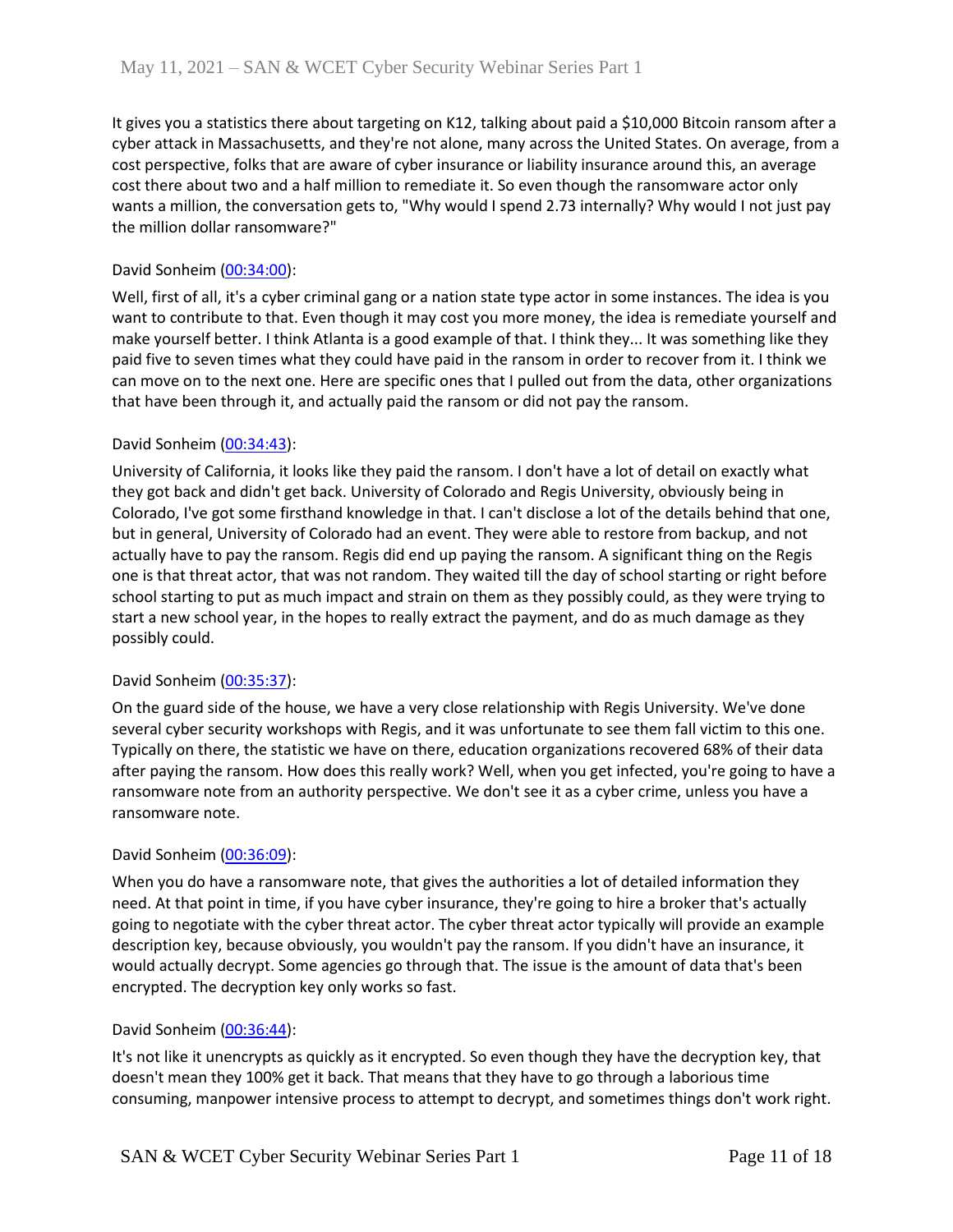So even though they paid, and they're showing you there are only about 68% less than 70% actually truly restore. So if folks think, "We'll just spend more on cyber insurance, and not do proactive cyber defense, and implement controls," that's probably an upside down way to think about it.

## David Sonheim [\(00:37:22\)](https://www.rev.com/transcript-editor/Edit?token=1dGtIPMHJ0_1AM4b10Pq51J1cWfE2y7gAhGi1XpKvAtqHQ5EWo0TiWG1nO8XTWtjxOETOKw2aszYAk3X2jSOkzdfU3Q&loadFrom=DocumentDeeplink&ts=2242.54):

Only 11%, if we look at it on the flip side of that equation, actually got all their data back. There's a story I tell sometimes about a medical facility here in Colorado that went through this event, and absolutely had all the backups, were doing all the right things. When it came time to pay, the reality was the time that it would take the personnel, that it would take et cetera to do the recovery, it was just an upside down financial equation, which is part of the reason why they had to pay. I think we can move to the next one.

## David Sonheim [\(00:37:57\)](https://www.rev.com/transcript-editor/Edit?token=LOouKnaKfvcRtxo0fbmM6KMBx400D6lo3YdUiX6oILLnqU_Ge6esa20HNWCIQoKn0-iPqo0AP4zVK-TG180GaBbyyXM&loadFrom=DocumentDeeplink&ts=2277.13):

I see some things in the chat, but I'm not seeing them necessarily. To keep password secure, there are some utilities out there, some password keepers out there that you can use, LastPass and some of the other ones. We can move to the next slide as well. They're out there available. It's hard for me to advocate for one vendor versus the other one. I would definitely say some type of an automated password keeper is a good solution. I would definitely say look at maybe CNET or maybe some of the other articles that are online to try to understand which one give you the better value based on the investment you have to make.

# David Sonheim [\(00:38:36\)](https://www.rev.com/transcript-editor/Edit?token=efCteMgNqaGq_vJFYrDZX-aVbfxS2oCsgwR9Rzycyom_f20Q1dKEl4jxVil3YNtuhIK_qZDPaE0p7zesQLdvTHAiWNY&loadFrom=DocumentDeeplink&ts=2316.25):

I would say at the end of the day, moving to multifactor authentication, moving across all your social media accounts, across all your banking accounts, et cetera, where you can't just get in with a username and password, you have to get in with a code. You have to get in with some other way to identify your identity. Then you get an alert if someone is trying to get in your Amazon account with just a password, and constantly trying to get that second code, and then you're getting a notification from them. I would say it's a password keeper along with trying to do a multifactor. Hopefully I hit that question.

## David Sonheim [\(00:39:12\)](https://www.rev.com/transcript-editor/Edit?token=pw8lZ_BpEOX-Fvqm9TjbvlmhMtz9Y1mDob_BGK8gwBv0nzzCRJQl3h13P6FyptJ-20Daj1ce3P-r3_l87_o5FKECrxA&loadFrom=DocumentDeeplink&ts=2352.03):

What this slide is designed to do is to pull the curtain back, and help you understand, from a cyber defender perspective, what we call the Cyber Kill Chain. They want to gain an initial foothold. They want to do their infection. They want to run their exploit. They like to escalate their credentials to try to gain full domain admin, and then possibly exfil sensitive data or possibly lock. What this helps try to do is try to break down that kill chain. Typically, that reconnaissance phase, threat actors will spend a significant amount of time in the reconnaissance phase. They will sometimes sub that out to a specific organization that is hyperly focused on that. They'll know who registered your domain.

## David Sonheim [\(00:39:54\)](https://www.rev.com/transcript-editor/Edit?token=5dt00xDd-7eMxB118HCpTkDGJ25JLWcB83cwZHWGSrXaLtMIRBu3xOeS0s_laK0wA70s8NIKbT7SRYj1EZpRVhQ6lfY&loadFrom=DocumentDeeplink&ts=2394.64):

They will do research on your website. They will know who the key players are, who the C-suite players are. They'll know who pays invoices. They will... It will almost scare you the level of detail. I think I may hit it on a follow-on slide, but I'll hit it here as well. If you don't think they're looking at all your social media and your LinkedIn and all those things as part of that equation, that is absolutely how they are crafting their phishing messages. They know who the key players are. They know who the folks who have access are, and they are absolutely going after those folks.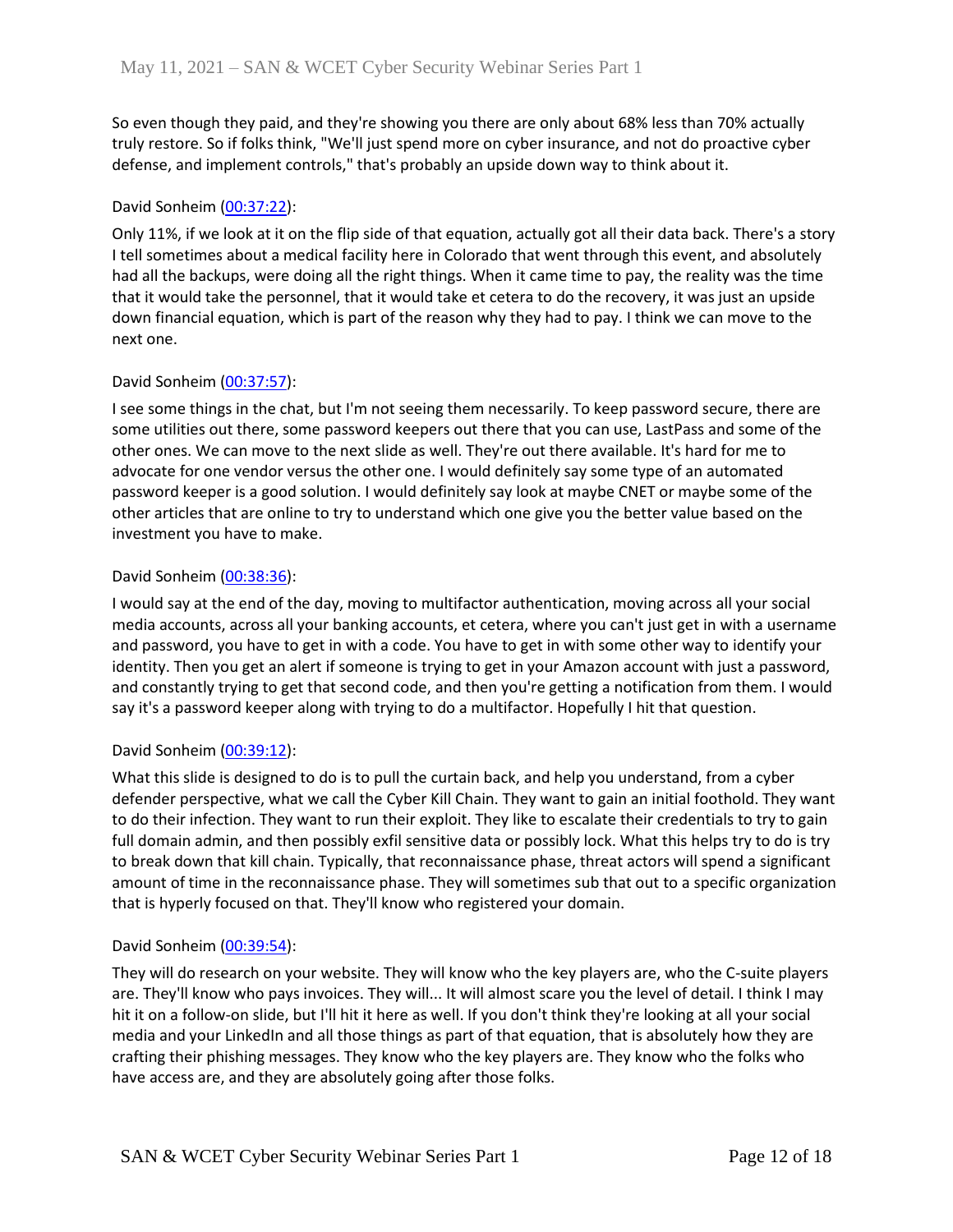## David Sonheim [\(00:40:24\)](https://www.rev.com/transcript-editor/Edit?token=JRFEV9Amf9uza-O1BBow0hdrNWDxZ1xq9mBrhcpLwuB-8ilSLlBJX0GvIlPYuFtKy7A8Bl8UTqbdhysWpEQujSuWY4M&loadFrom=DocumentDeeplink&ts=2424.64):

They are planning out their entire activity they're going to do. They're not going to spend more time than needed to go after an organization that they know they're not going to have successful with. In that reconnaissance phase, that is what they are doing. So with that in mind, I know that we like to put everyone's contact information out there on the web. I know that water sector is one of the ones that is just tough, because I think there's a few water laws that mandate the waterboard be open on a public internet page.

## David Sonheim [\(00:40:56\)](https://www.rev.com/transcript-editor/Edit?token=M-OFFFV6Ckzy4scPHYofRaODmq5u0l5z2TPJMr3nz1_sQ6VBbySO8_CBoayUy1cWz_xj0oHY-2rqAOJ3KrYBFqGnAqg&loadFrom=DocumentDeeplink&ts=2456.75):

Well, you're just giving an attacker far more information than you ever should, right? But that law was probably written in the '50s or '60s, so it hasn't adjusted, but what I'm getting after here is try to do what you can to have a generic email, have a generic group. Don't provide people's detailed contact details exactly to them. Try to give a layer or two distance behind that, so try to slow the attacker down or not make it too easy for them to do the research. MITRE, if you're familiar with, MITRE is a pseudo government type organization. Research organization puts out lots of best practices. They actually created what we call MITRE ATT&CK.

## David Sonheim [\(00:41:35\)](https://www.rev.com/transcript-editor/Edit?token=S6gK4OXy0hwWxRO_hmrbupM_77APDIpKAx-kCuwO8n9diGmVC2zGYfI-R6QNhBjhJ-MXXbNAkaQu2Agm_8vVe6SMkjs&loadFrom=DocumentDeeplink&ts=2495.6):

MITRE ATT&CK is actually an acronym. It's techniques and tactics. So the idea is as we move down this kill chain, as a defender, if I understand the attack cycle the attacker is doing, it gives me the opportunity to detect them, and then disrupt their cyber kill chain to try to preserve my environment. That's really what this one is trying to show you. When we specifically talk about ransomware, we know they follow a certain methodology regardless of the type of actor or the threat country. We know they typically do the same kinds of things.

## David Sonheim [\(00:42:06\)](https://www.rev.com/transcript-editor/Edit?token=C5jspMxRqibUMDTzKERSYR6CFJwnotfv8RQP18-9M3dQuybZmuw-Dc0yNqXt4fDItv64WiBs6KnmZ3VcI_jK8fLEXXA&loadFrom=DocumentDeeplink&ts=2526.77):

The idea is you put lots of sensors on the wire, gather that information, correlate it where we see different logs, or maybe somebody's trying to brute force into something that triggers an alert. Somebody's getting access to something they shouldn't have access to. All those things help bring the picture to us so that we can gain awareness of this activity, and try to shut it down as quickly as we can. Disrupt and deny and degrade, we try to use those three Ds typically in the cyber defense world, disrupt, detect, deny. Deny the adversary presence. That's typically how we try to do that.

## David Sonheim [\(00:42:40\)](https://www.rev.com/transcript-editor/Edit?token=IAub_che7QH4Qj6cYUfsj8BM3eV4tGIhOTC2iNp0kwekmuXE_aDtzDnfq_XJyGIOCypb36hiwPbkkXgFAByb1uudK2I&loadFrom=DocumentDeeplink&ts=2560.57):

On the left part, they show you the kill chain from reconnaissance to initial access, execution, persistence. A lot of that persistence activity is they'll actually set up a way for them to remotely access without the entity knowing for them to do the follow-on activity. Sometimes we call those C2 beacons or command and control beacons. If you heard about the solar winds incident, that was the thing that was concerning on that one is a nation state activity had persistence and remote access into lots of government networks, which was obviously very concerning. Hopefully that gives you an idea.

## David Sonheim [\(00:43:17\)](https://www.rev.com/transcript-editor/Edit?token=EsT-7Ohh9vFAKZjhA0gUx2iRt7Uha1NiSR7dy53UQJeDEfpN-bhQC2A0AeqBZf53px-Skm6QnFK_5lEwOP2r_ksIDJ0&loadFrom=DocumentDeeplink&ts=2597.95):

It maybe pulls the curtain back on how we look at it from a cyber defender, understand how they do their activities. The more from a red team perspective we understand what the adversary is doing, the better we can do on the defense side. Now, I think we can move to the next slide. Let's see. I think I see a question in there. Let me see if I can hit it. Like other crimes, does there tend to be some direct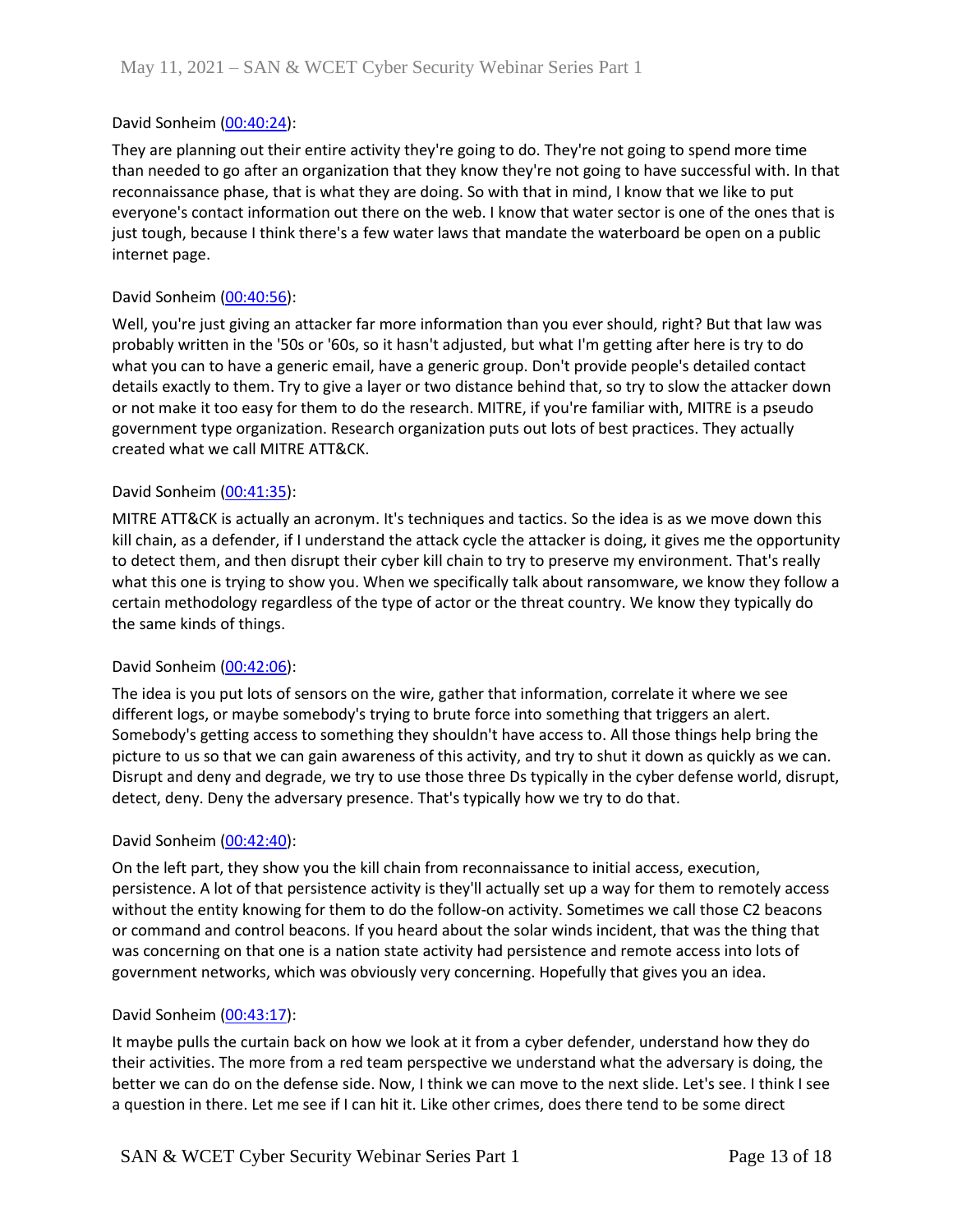connection to the target organization member or former member community, for instance? Do you have an advice on how institutions or others can have trust yet monitor, but adjacent to their own communities? I think that's a good question.

## David Sonheim [\(00:43:56\)](https://www.rev.com/transcript-editor/Edit?token=YFzsKedq7BslI9hGyadRI8EXRGxfQLc-LJ0ArcL7BZ8Ayx-mLoJQQZhW2Oz_dvH6moA5G0OH_pQn7Medyok1KiG1UME&loadFrom=DocumentDeeplink&ts=2636.69):

At the higher level there to understand, am I the only target? Is this part of a bigger campaign? Is it because they were going after something, and they stumbled upon something else? I think all those things are part of the threat picture that we look at. I'd say it's always in your best interest. You can't always control the second and third order agencies you do business with or have connections with, but you should be able to control to some degree, and your IT professionals, and your cyber defenders should be able to control what we call the cyber barrier around you.

## David Sonheim [\(00:44:33\)](https://www.rev.com/transcript-editor/Edit?token=q9xXK1K49sLqIuVr9pt5Af8to4f95XXeA3ohozYXUQM5eS-pYypvZCG2V7tDGahoRtb69Vn1lvUof0A_-VyAI0W8S38&loadFrom=DocumentDeeplink&ts=2673.92):

So from a external perspective, your external presence, your external entrance, and entrance nodes, your firewall, your what we call a DMZ, those are things we should be able to control. The idea is to gain as much awareness around that. As a person in the organization who's dependent on those services, it's good for you to go ask those questions. What happens when this happens? How are you defending this? How are those things working so that you can understand it? As far as advice, I'd say there's lots. I would say in the cyber industry, generally, there are so many resources. There are so many best practice guides. There are so many cybersecurity frameworks.

## David Sonheim [\(00:45:13\)](https://www.rev.com/transcript-editor/Edit?token=xKfvhEsYmxCd_87hkD4-xuPrN4QHeSJRwzqyOKFdZfEXo8p7Iq6ZE4iNOMtgZBJ2O331rB39MqFeBH6z9CSkglMZFHE&loadFrom=DocumentDeeplink&ts=2713.96):

What we are really trying to do with all those efforts is work on that preparedness piece. I would say there are always plentiful resources when we talk about, "How do you implement a best practice for this activity? How do you do a best practice for this activity?" If you're familiar with NIST, National Institute Standards Technology, they actually have very specific guidelines across all those spaces, whether that be cloud infrastructure, on-prem infrastructure, password management, multifactor. They have lots of fantastic resources that provide a best practice in class.

## David Sonheim [\(00:45:47\)](https://www.rev.com/transcript-editor/Edit?token=2as50jnerYpCh76Gqu307XJA8YlJU_1tk1FrilDOMWG37P7XwKkULjoXOHX7UxT60F1F2reiOxO-lKp5fFPjaCUpNSM&loadFrom=DocumentDeeplink&ts=2747.76):

Let's see if I can hit the next one. Your point about contact info. Higher education tends to pull all kinds of staff and faculty names and contact information to public websites. At my organization, we removed the employee directory from the public website to make it easy. I mean, that's an exact thing. It's unfortunate because when webpages started, it was to share information, and get contact information, and get all those things out there. Unfortunately, we're seeing that the threat actors just see that as a easy reconnaissance ground.

## David Sonheim [\(00:46:17\)](https://www.rev.com/transcript-editor/Edit?token=1PnKYNoJODE_aIQ_t4MJ9ud-Oi0CJlgAcltn9EAUo_hRWWDE8R4kc652znwUNVM24VAoeLtCks0nm9XMTlTL2jnHrr4&loadFrom=DocumentDeeplink&ts=2777.91):

You might want to build the slide. You might want to hit next one more time on the slide to let it build. Not sure if there's a build on here. There we go. You can probably build it. I'm not sure if there's another build on this one or not. There we go. Build maybe one more time. There might be another build on this one. Sorry. I'll let you know when you stop advancing. You can keep going. Maybe one more time. More than one more time. This is really showing... I got this deck from somebody else that built the slides. I wasn't realizing all these built, but keep going.

David Sonheim [\(00:47:02\)](https://www.rev.com/transcript-editor/Edit?token=Wap3ixDEEtkui7xreIni6nju1uwr4Sr1WZVNSFTw9pZxMRqCbJwAtw6scuxCvLUDTM8Uh0SjHXtNpEtIUUjHlz-blRA&loadFrom=DocumentDeeplink&ts=2822.16):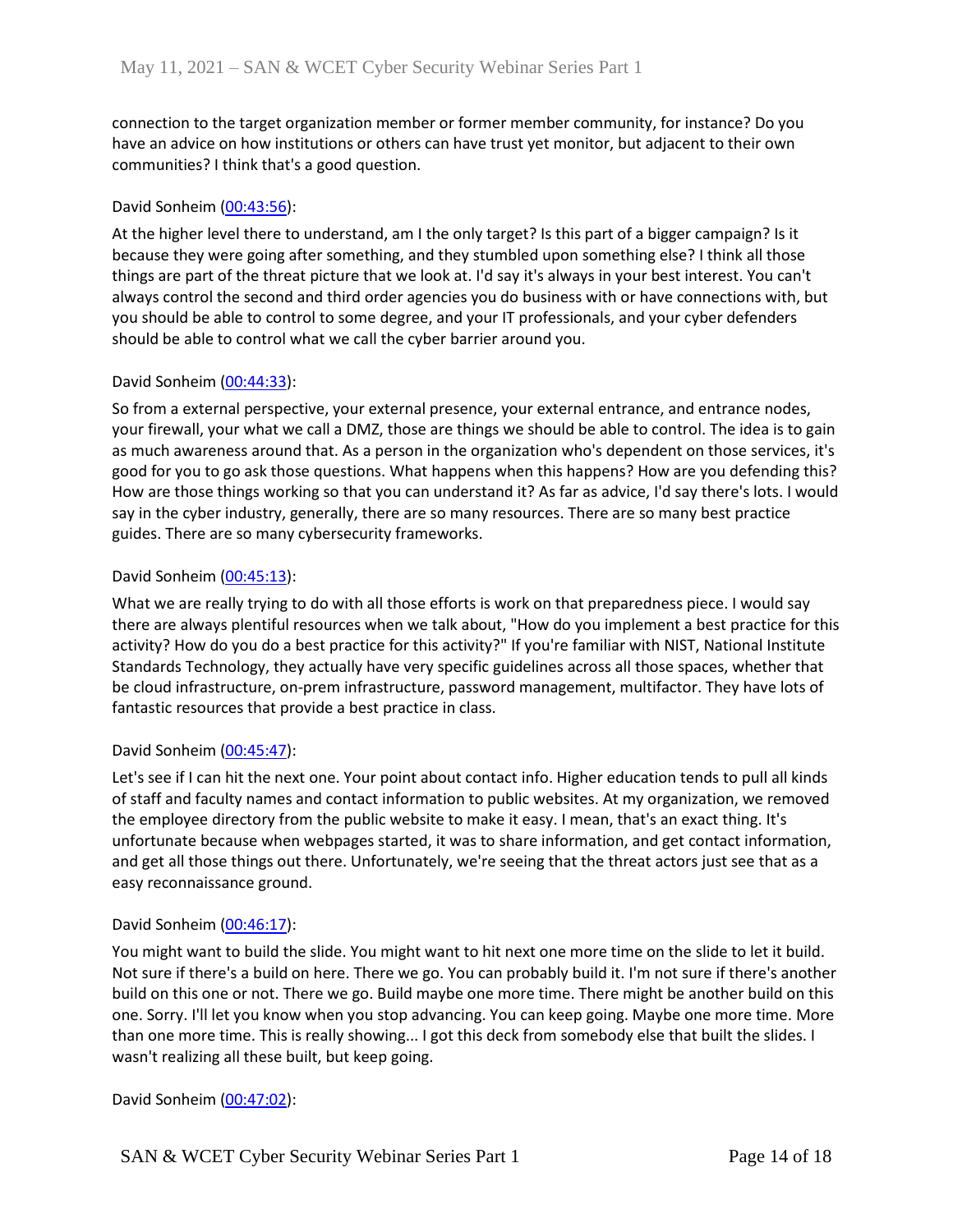I think one more maybe, and it'll show the full slide. There we go. Actually, what happens if you hit back one time? Nevermind. Sorry. Hit for... There you go. Just leave it right here. It's good. To hit the question there, like I said, websites were designed to try to share that information, and provide it publicly awareness. Unfortunately, it's just too easy ground for them to do their reconnaissance. I think the methodology set in there, and taking the employee directory off of there, creating the generic accounts or the generic phone number, et cetera, those are the things that unfortunately you have to do in this day and age to try to protect your organization.

## David Sonheim [\(00:47:43\)](https://www.rev.com/transcript-editor/Edit?token=_Pkoyk3vMJDJzRTGr5O1U1f_F6prwM8TUpxpTzOV6uSpjbVvUnCfVVzKO4AOdMp3OnsQzlU2LVJPyKhEr_VHKLM3uiw&loadFrom=DocumentDeeplink&ts=2863.16):

Just think about it from an attacker perspective. If you're looking around in your website, and you're saying, "I want to do malicious activity. What information did I just glean that I could use for evil activities?" So, anything along those lines, you can do, like I said, to try to give yourself a little bit of standoff from the threat actor where they're having to work harder. They may move on to somebody else who's not doing those activities. I don't want to say the best course of action is to use the bear in the woods scenario, where I just got to be faster than the guy behind me.

## David Sonheim [\(00:48:14\)](https://www.rev.com/transcript-editor/Edit?token=UGZS_y_-kD-v8COOWwfMytWAZWb4Sq-2SWUqurCtRs_6V2dgrSofesEZjD3jZNmF63Q9Vfuemlpw4TvFvE4OdS4vj3c&loadFrom=DocumentDeeplink&ts=2894.21):

But the idea is take care of your own environment, have folks who are in the industry take a look at it. See what information is out there that shouldn't be out there. That goes also to the web application side, which I'll hit here in a second. But a lot of times when folks serve up web applications, they don't think about it from a cyber perspective. There's an entire framework that we call OWASP Top 10, which is an open source. How do you protect web applications from a cross-site scripting attack, or other types of attacks that are typical when a web application allows an input on a screen, and the attacker tricks it with a wrong value, but it actually, from a programming perspective, lets them move on to the next step?

## David Sonheim [\(00:48:56\)](https://www.rev.com/transcript-editor/Edit?token=zjfR6CaGnT0CGolKsGs53dHEHB0NGJ9_3QcVpM6TKSujKNITR8mi9wa3q-xEHsxDPlqggx6Ausdj2x2XfPfeC97RIAA&loadFrom=DocumentDeeplink&ts=2936.99):

Those are the things that we get very concerned about. We know that they always like to do a method of infection, kind of the previous slide that was building for us was showing us the various ways that they start their activity or begin the infection. We know that a lot of that comes from the phishing activities. We know that they try to send you a link, which is actually not the real website, but a compromised website. Another piece on the phishing piece, which we call maladvertising or malvertising, which is really tricking you into thinking it's Amazon when it's not really Amazon, part of that includes an exploit kit, a download of some type of messaging, credential stealing, or possibly access to remote systems.

## David Sonheim [\(00:49:40\)](https://www.rev.com/transcript-editor/Edit?token=61nXkTHjq1slU-KjPNkdURPjZv0TV7L-dkGrphaXffbIIz0uspQuE9JjIBDSLgBCtBzX6U01sAUqGIS06lFzruTqTwA&loadFrom=DocumentDeeplink&ts=2980.72):

I think we can... Let me look at this slide real quick. Here are some specific challenges that we pulled out to higher education. We know that the sheer volume of digital assets that are shared and managed increased what we call your span of threat, meaning that you've got a large threat landscape for them to go after. They can choose many ways to come after it. So again, maybe think at it from an attacker's perspective. We know that your student population ranges from non-US students, which means that we don't know their country of origin, or where they're coming from, or what their motivations may be.

David Sonheim [\(00:50:23\)](https://www.rev.com/transcript-editor/Edit?token=neVHkpR3w6FiELtYX-vC-QM1iA6zBjmdIIbjHdbCWYbjpnNNJ9wYTyAsNgP3aQZ5OlI2HOH4rTTCF9ohGCfqswXkhOw&loadFrom=DocumentDeeplink&ts=3023.43):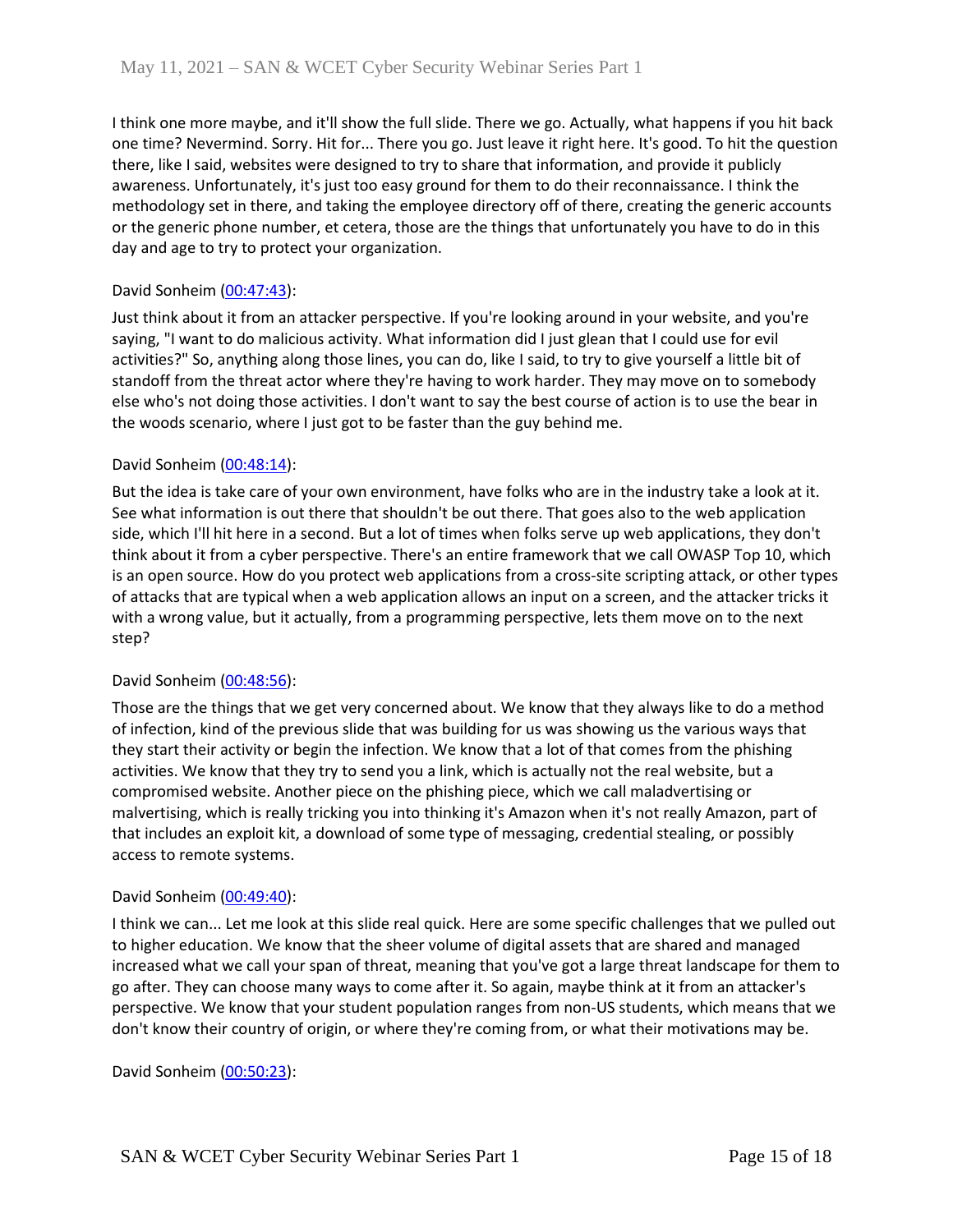A lot of times, we know that students are using their own, bring your own device type idea to our campuses, and plugging into a public wifi or a community wifi. We know that they're probably not connecting one device, but they're probably connecting three or four devices. All of these things just expand that threshold, that attack surface that we're trying to shut down. With all the... Everybody can connect their microwave and their refrigerator and their doorbell to the internet. We're just giving too many things and attack surface.

## David Sonheim [\(00:50:57\)](https://www.rev.com/transcript-editor/Edit?token=2m58wW1thfQBQnnQYJuFjnD29go7o-Vkm_-DCzOZUYp28zn36R_a_Rq1jLzEZ42yTm8IB0Q_juSLVFk8Lhx4JwwYT8w&loadFrom=DocumentDeeplink&ts=3057.32):

We know that on the education side, like I said, it's just difficult to not only secure it, but have those topnotch cybersecurity professionals to train and retain in order to try to implement innovative and creative ways while we cannot implement our ability to deliver curriculum, but still have some controls in place, and ability to monitor when someone's doing something they shouldn't be doing. I know we're getting a little tight on time. Let's move up a couple slides. The one I'm looking for is the recommendation slide.

## David Sonheim [\(00:51:43\)](https://www.rev.com/transcript-editor/Edit?token=hmNJA6V6nlq8JXmgMBYMVoAC7l2TvcdgvVqAW_1fGkqDMz2dD13TIGVaFabT0ddMTdzFSnb4cx4jpBidebJFRT1kfUE&loadFrom=DocumentDeeplink&ts=3103.79):

This one right here. The previous slides, we moved through just based on time. Really, it was an effort that CISA went after, and I talked a little bit about it before, where we took a sampling of higher education facilities. We did some deep analysis to understand their cyber threats. We looked at them from the external perspective where we can scan the ports and protocols they use, and did some analysis across them to say, "What are some common things we saw?" What we saw is things that we typically see in a similar type sector, right?

## David Sonheim [\(00:52:14\)](https://www.rev.com/transcript-editor/Edit?token=ynyzDlTeSn1efSZmXkXThRp0LwT1w_DITtXTeX6IFO-HNLeh9M0y9YJjRCWftDwk3xf6GpyHl2463CxS7bCAAUyV_ro&loadFrom=DocumentDeeplink&ts=3134.09):

Folks are standing up on demand remote learning environment, standing up remote work environments, standing up collaboration tools. When we do that quickly, because of obviously COVID threat, there was lots of vulnerabilities that were there. Lots of things were not secured as they should have been if they would've been deployed in a normal production cycle. The data that I provided in those slides, which I think Cheryl's going to share with you, really gets after the statistical facts and figures that go along to support the assumptions and the recommendations that we are making here, that in general, education needs to treat themselves, unfortunately, more like a business or more like a financial institution from the sense of really paying attention to...

## David Sonheim [\(00:52:57\)](https://www.rev.com/transcript-editor/Edit?token=X8y1_CfupoZt97ks10R6WX0xIxk4AyES2iyIXQiywiaFreR1_fqNNMGqLtGihCpQMnRKDTAtcN6RN45frERm0lt6aqw&loadFrom=DocumentDeeplink&ts=3177.87):

I cannot have a disruption from a ransomware attack or a malware attack. Therefore, we've got to implement security controls so that we can assure the delivery of these resources. If we don't do it, we're giving the cyber attacker too many opportunities to stop our activities, or impact our ability to deliver that. We give you some simple things here, practices that we can do to defend against ransomware, improve our vulnerability management, understand what risks we have, get the patches patched in a timely manner, risky services that we have out there or maybe legacy services that we know are filled with vulnerabilities.

## David Sonheim [\(00:53:32\)](https://www.rev.com/transcript-editor/Edit?token=JyvbHRu8GOyws3Jp3CeflJEyPRapewtX3QLgxP_US-n5-Erap-Rx8v0hruwYpUHGNo_LQ1KAWfKXwVhc_miuzCiRM7U&loadFrom=DocumentDeeplink&ts=3212.86):

We've got to be able to do an assessment of those, and shut it down, and then updating operating systems and software. We know that that's always a painful process, but the idea is those latest software patches really provide us a better level of protection. We can move to the next slide. This one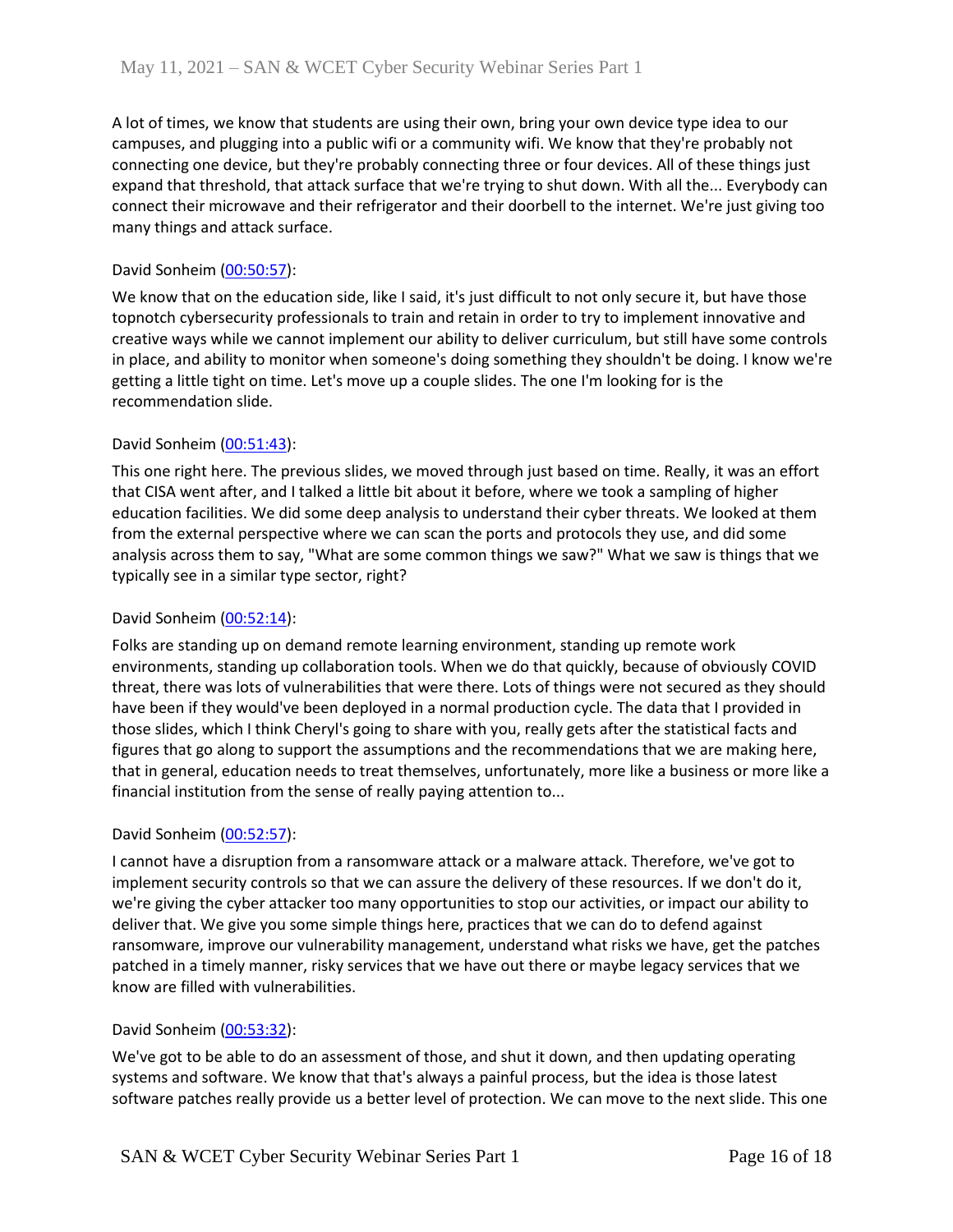gets after why are education facilities targeted? This is from our director. We know that ransomware attacks on businesses, large and scale, [inaudible 00:53:59] is follow the money. We know that they are all after turning it into a monetary enhancement for them to do the activities.

## David Sonheim [\(00:54:06\)](https://www.rev.com/transcript-editor/Edit?token=x0TxYAAdgdA8uZhLjIpJdx63QApLrLVLwaMcG1GlszaP72cQnVv6Wy0pI0DS8l3jc1NozIn8GBbiAFU9zwkHlWFco3Y&loadFrom=DocumentDeeplink&ts=3246.51):

Statistics below basically show average ransomware page and the demand, meaning that we don't always pay the actor what they want. That's part of what those brokers do. I think we can move on to the next one. This one gets after, "How are you targeted from social network and media to job postings?" All those things, unfortunately, are everything the attacker looks at to try to gain a foothold. The next slide, I think, talks about some phishing activity. This one here is really pulling apart what are the different pieces in an email that comes in that I need to pay attention to.

## David Sonheim [\(00:54:40\)](https://www.rev.com/transcript-editor/Edit?token=MLaWhF2nSgz-zbR4NUjpA8u1H9qvF6SOIflmskEo2eFMfAKk4NcDz9XXAFGGuZQCQOEF3xdEFAw3_ZtSdSiaNx4ZdMU&loadFrom=DocumentDeeplink&ts=3280.24):

We know that we get more email than we can even look at. The idea is the threat actor is banking on you not paying attention, not hovering over the link to find that it's not really going to Bank of America, but it's really going to a website they control. This gives you some of the ideas of a thing within a standard email to look across or scan across, or teach yourself to quickly scan across, to try to pick up on this activity, to try to shut it down. Keep in mind that there are lots of email protection solutions out there that universities more likely are employing. We call one of those a gateway, where it's going to filter out all this spam.

# David Sonheim [\(00:55:16\)](https://www.rev.com/transcript-editor/Edit?token=6Gx6V8BKo9B43tayW748aypjvVTRqLZmNhSNJmA8PTc6j-CE4heHBeVlsjr0gH0NXuzyOrbZqr5wvJRv_Q8sMZPw_0c&loadFrom=DocumentDeeplink&ts=3316.87):

It's going to try to look at the links. It's going to try to not allow you to go to those malicious links, all those kinds of things. Let's move to the... There's two examples there, which I think we can move past. Just a general public service announcement, do your part. Be cyber smart. We rely on everyone paying attention to this, sharing knowledge, sharing best practices in order to try to get after it. Let's see here. Cheryl or Kathryn, you might want to drive here. I'm not sure if you want me to hit a specific slide, or you want to try to give some time for questions, or how you want to do it.

## Cheryl Dowd [\(00:55:54\)](https://www.rev.com/transcript-editor/Edit?token=Wh2uLZxWZYtBVt5RxceD5EEl76-t81CVsvXa4RbbDmWDlvavVrn5ph40H_gJUEUI7StpxwrxghgBJJ1KuMNI1UnADdU&loadFrom=DocumentDeeplink&ts=3354.78):

Well, I think we can... Let's try to wrap it up. Unfortunately, we are running short on time. The good news is that we have Dave back with us in a little less than a month. Perhaps we'll chat about this, and we'll see if we can hit some of these other pieces that were part of Dave's thoughts for this week, because he's hit on some other things that were important for our members. Dave, if that's okay with you, we'll circle back.

## David Sonheim [\(00:56:23\)](https://www.rev.com/transcript-editor/Edit?token=gkwdpz4yf9L7DD4Fk3DCyl6keGdhaGsYhSQcpYaqkgg_G4tS_JdpOoU9neuZWXBqCRzE2RKDKPErsdvAitYMgwye4Kc&loadFrom=DocumentDeeplink&ts=3383.62):

Well, let's just do questions if you have time for a couple quick questions, or however you think is the best use of the time.

## Cheryl Dowd [\(00:56:30\)](https://www.rev.com/transcript-editor/Edit?token=3_zkQgZtiBhkBBkIr0kS6i5tl9mQAhpWHBKCw0mWo59kv6yCrUevegkFCFUfN7MFY_dAG6EBDFQj9RxOCRiv60QtT0w&loadFrom=DocumentDeeplink&ts=3390.05):

Right. I'm looking at the question and answers. They're asking about the slide deck. Yes, like our other webinars, we will be posting it to the website. It'll be on both the SAN and WCET websites in a few days. We want to get a transcript for this webinar, and also be able to upload the slides. You will see that shortly. So thank you for prompting us to address that as well. We'll take one question here, and then